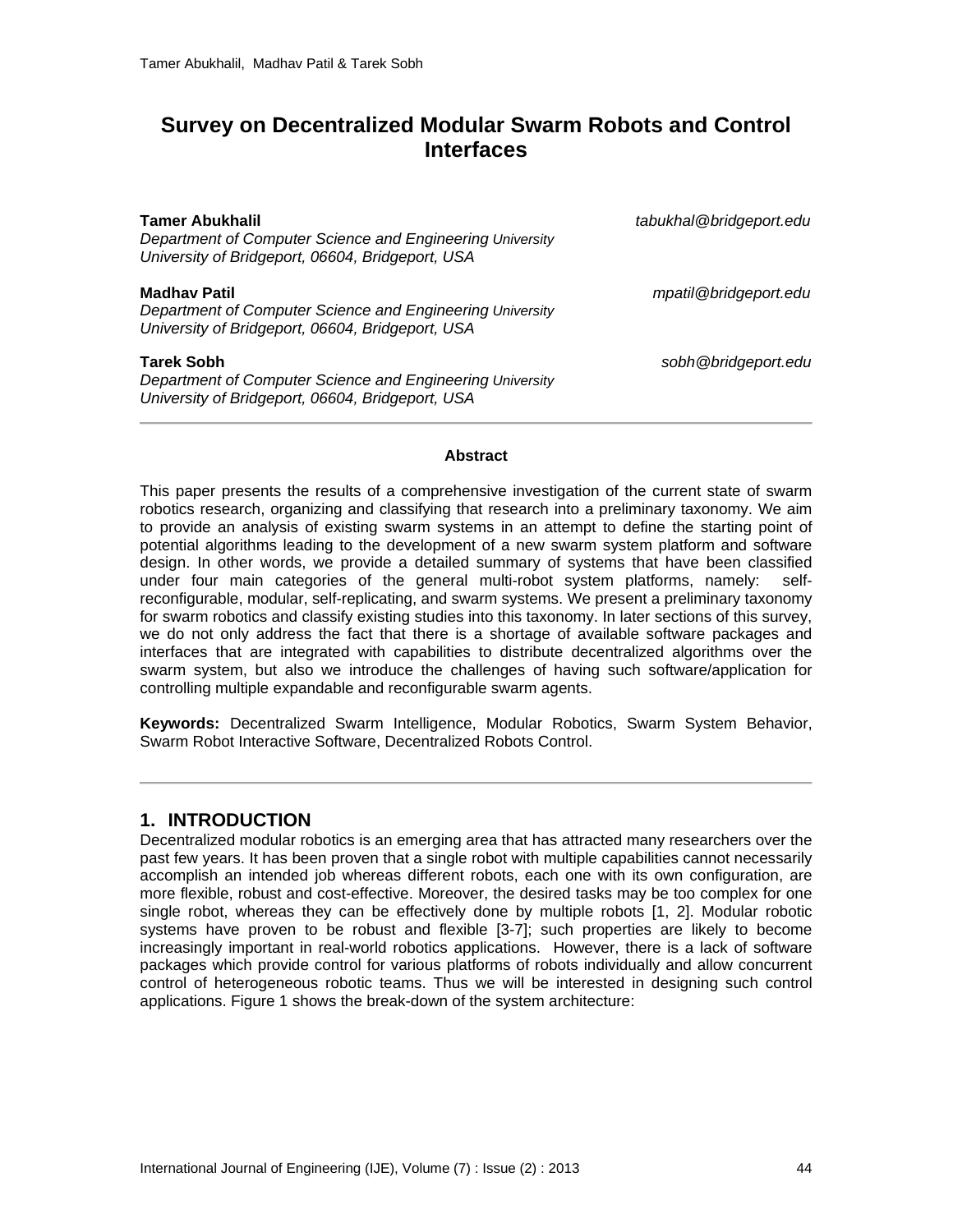

**FIGURE 1.** System Hierarchy.

Different research efforts have been carried out in the past decade that attempt to resolve coordination and decision making problems in swarm robotic systems. Such studies include simple models such as foraging [\[8,](#page-13-0) [9\]](#page-13-1). The multi-agent robotics system consisting of a number of identical robots proposed in [\[10\]](#page-13-2) for a decentralized robot is yet another approach to swarms. In [\[11\]](#page-13-3) Roderich and others proposed the concept of self-assembling capabilities of the selfreconfigurable S-bots as it is actually indicated in this particular research paper. The s-bots are in fact the "swarm-bot" robots that were developed by the Francesco Mondada et al. [\[12\]](#page-13-4). Swarmbots can either act independently or self-assemble to form a swarm by using their grippers. In [\[13\]](#page-13-5) Fukuda and Nakagawa proposed the concept of the DRRS (dynamically reconfigurable robotic system) based on a cell structure for removable parts. The implementation was then called CEBOT, the first cellular robotic system. CEBOT is a heterogeneous system comprised of agents with different locomotion functions. One of the critical aspects of this type of system is the communication between the members of the swarm [\[14\]](#page-13-6), which is usually carried out using radiolinks. In [\[15\]](#page-13-7) Dumbar and Esposito studied the problem of maintaining communications among the robots performing tasks.

In conducting our survey we identified a criteria based on assumptions similar to the work presented in [\[16\]](#page-13-8). In other words, we are interested in systems that involve algorithms designed specifically to operate heterogeneous/homogenous robots performing various tasks. These assumptions can be summarized as follows:

- The systems examined are composed of an undetermined number of embodied robots;
- Robots are identical or heterogeneous with different capabilities;
- Robots have decentralized control;
- More robots may be added to the system at any time;
- Robots are multipurpose, not task specific;
- A coordination model should exist to operate the different robots.

We present a comprehensive study on the behavior of swarm systems dedicated to different tasks/applications with a new collective and mobile reconfigurable robotic system. The modules are fully autonomous mobile robots that, by establishing physical connections with each other, can organize into modular robots. We do not consider any particular hardware or infrastructure of each swarm agent, as our focus in our work is building control mechanisms that allow the system to operate several simple heterogeneous agents.

This survey is organized as follows: in Section II we provide a comprehensive survey of two primary swarm approaches, namely biologically inspired and functionally built robots. A comparison between existing re-configurable robots is presented in Section III. Section IV will provide some discussion about self-replicating robots. Section V provides an analysis of the software operating application systems that have been introduced.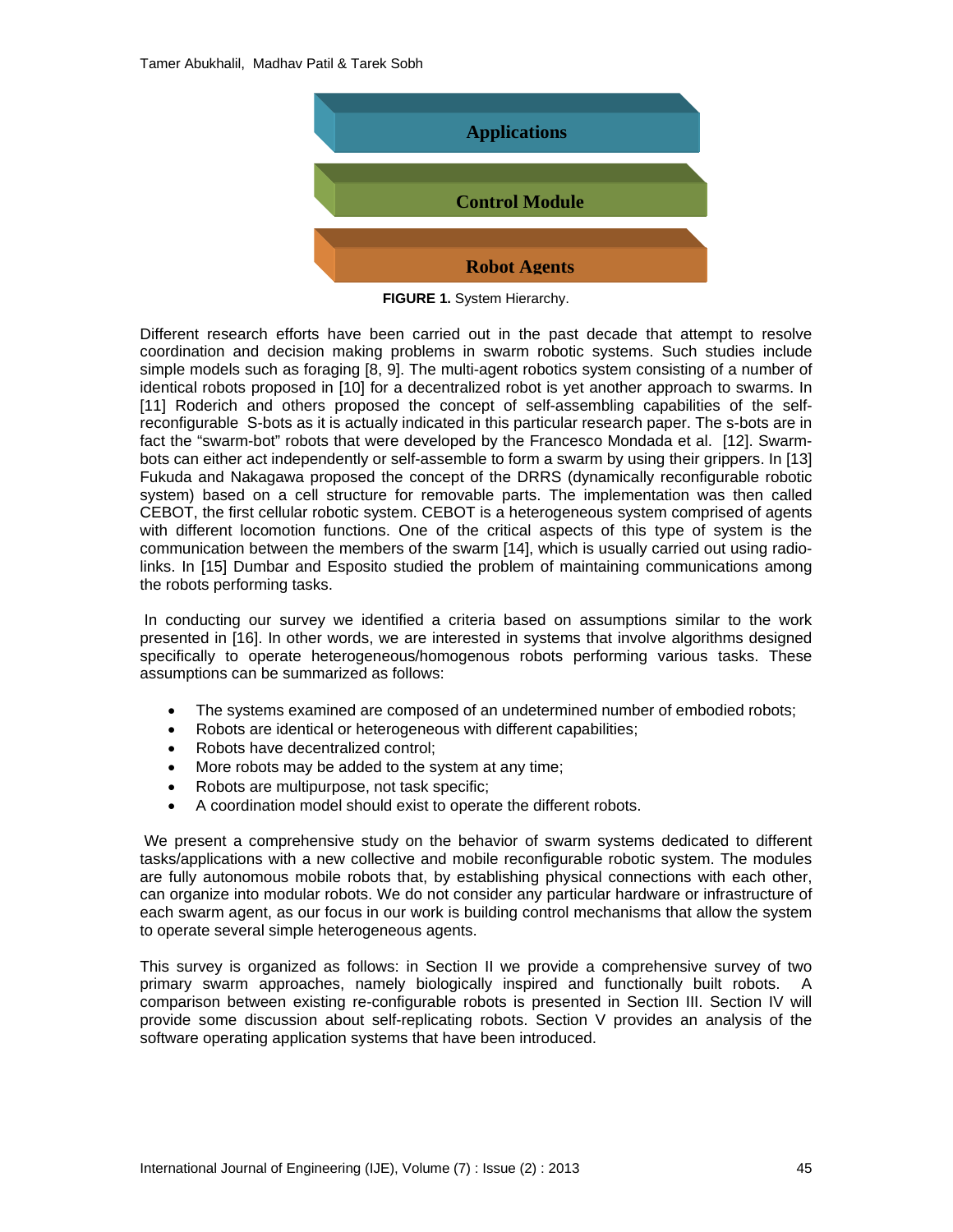## **2. RELATED WORK**

Swarm behavior was first simulated on computers in 1986 with the simulation program Boids [\[17\]](#page-13-9). This program simulated simple agents (Boids) that are allowed to move according to a set of basic rules set by programmers. Those rules are simply algorithms usually called the PSA or Particle Swarm Algorithm. The model was originally designed to mimic the flocking behavior of birds, but it can be applied also to schooling fish and other swarming entities.

Different studies of complexity have been carried out over these types of systems [\[7,](#page-13-10) [14,](#page-13-6) [15,](#page-13-7) [18-](#page-13-11) [24\]](#page-13-11). There have been many interpretations of the understanding and modeling of swarming behavior. Some researchers have classified these behaviors into two primary types namely biologically inspired and functionally built robots [\[25\]](#page-14-0), while others have proposed two fundamentally different approaches that have been considered for analysis of swarm dynamics. These are spatial and non-spatial approaches [\[26\]](#page-14-1). In the first approach, "biologically inspired", designers try to create robots that internally simulate, or mimic, the social intelligence found in living creatures. The second approach, "functionally designed", use functionally designed robots generally with constrained operational and performance objectives. Consequently, these "engineered" robots may only need to generate certain effects and experiences with the user, rather than having to withstand deep scrutiny for "life-like" capabilities [\[5\]](#page-13-12).

#### **2.1. Biology inspired robots**

Multiple researchers have shown some interest in the foraging and other insect inspired coordination problem and have investigated these behaviors and summarized them into algorithms. Others were interested in exploiting swarm robots in the tasks of localization [\[18\]](#page-13-11), surveillance, reconnaissance [\[19\]](#page-13-13), and hazard detection [\[20,](#page-13-14) [21\]](#page-14-2). Pheromone-trail-based algorithms sometimes have the ability to dynamically improve their path [\[22\]](#page-14-3) and can adapt to a changing terrain [\[27\]](#page-14-4). Ant-inspired foraging has been implemented in robots by various groups. One major difficulty can be exhibited in implementing the pheromone itself. Others have resolved problems of how robots should interact in the swarm. There have been many approaches dedicated to this:

*• By means of physical markers*, where robots physically mark their paths in multiple ways, such as depositing of a chemical alcohol on the ground [\[22\]](#page-14-3), drawing lines onto the floor using pen and paper [\[21\]](#page-14-2), laying trails of heat [\[23\]](#page-14-5), storing the pheromone values radio frequency identification tags RFID [\[24\]](#page-14-6), or emitting ultraviolet light onto a phosphorescent paint [\[28\]](#page-14-7).

*• Transmitting wireless signals when laying virtual landmarks in a localization space*. In the work of Vaughan et al., robots maintain an internal pheromone model with trails of waypoints as they move, and share it with other robots over a wireless network [\[27\]](#page-14-4).

*• Virtual pheromones* that consist of symbolic messages tied to the robots themselves rather than to fixed locations in the environment. In their experiment [\[19\]](#page-13-13), the virtual pheromone is encoded as a single modulated message consisting of a type field, a hop-count field, and a data field. Messages are exchanged between robots through infrared transmitters and receivers. It is assumed that the robots receiving the pheromone can measure the intensity of the IR reception to estimate their distance from the transmitter.

*• Foraging allocation ratio among robots*. In [\[29\]](#page-14-8), Wenguo Liu et al, presented a simple adaptation mechanism to automatically adjust the ratio of foragers to resting robots (division of labor) in a swarm of foraging robots and hence maximize the net energy income to the swarm. Three adaptation rules are introduced based on local sensing and communications. Individual robots use internal cues (successful food retrieval), environmental cues (collisions with teammates while searching for food) and social cues (team-mate success in food retrieval) to dynamically vary the time spent foraging or resting.

*• Dynamic programmed deployable beacons.* The method described in [\[30\]](#page-14-9) provides local rules of motion for swarm members that adhere to a global principle for both searching and converging on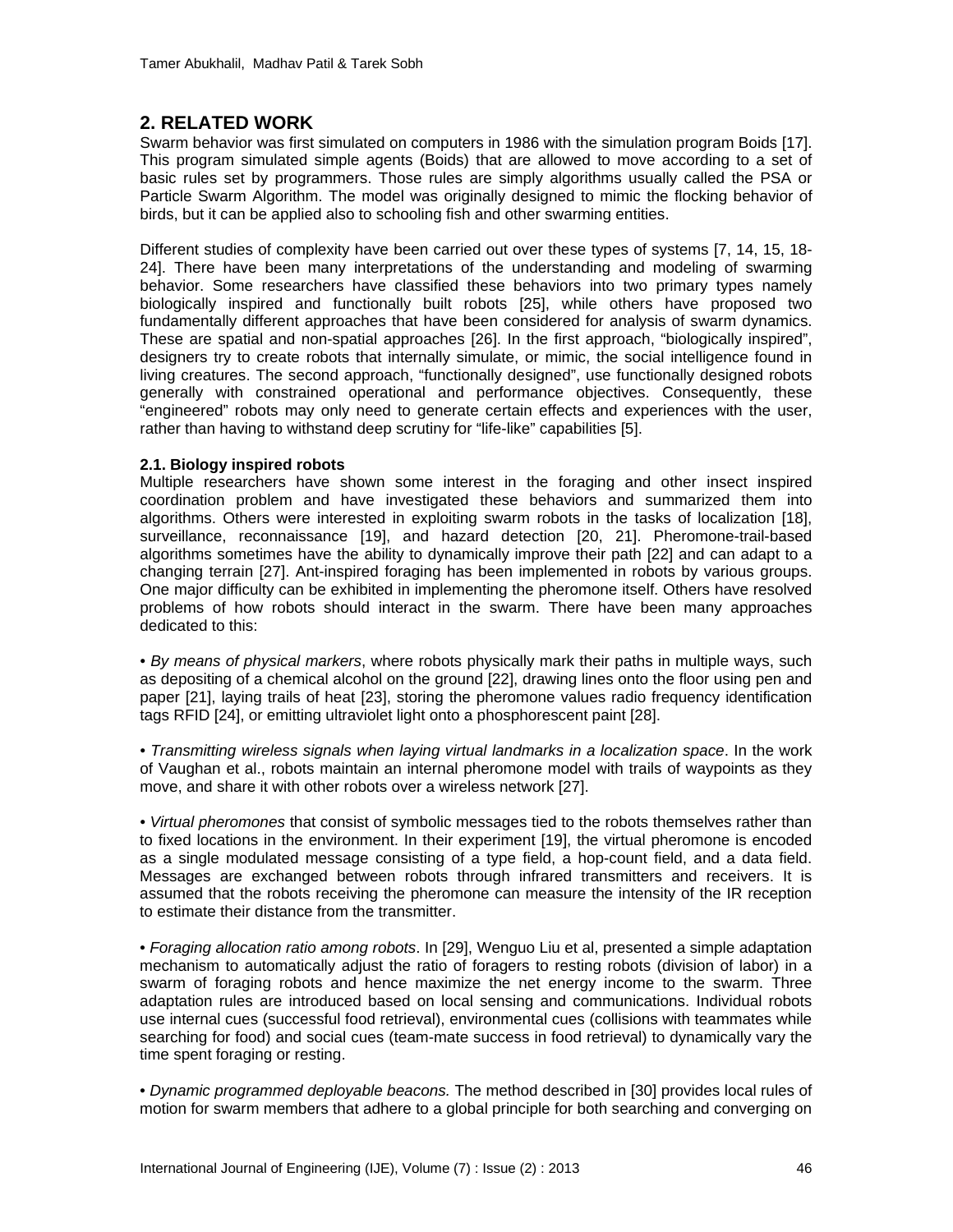a stationary target in an unknown and complex environment via the use of immobile relay markers.

The survey does not span the entire field of intelligent swarm behavior robotics. Instead, it focuses on systems for which new algorithms for communication between robots have been demonstrated. Such algorithms can be found in the work of the following researchers.

#### *1. Algorithm for Self-Organized Aggregation of Swarm Robotics using Timer:*

As a solution to self-organization among swarm agents, Xinan Yan, et al. [\[1\]](#page-12-0) have proposed an aggregation algorithm based on some constraints for which neither central control nor information about locations of the agents are pre-given. The author's control strategy contains two states, Search and Wait for each individual robot as given in the model of probabilistic finite state automata (PFSA). Their algorithm assigns unique IDs to each robot. Knowing the total number of robots, randomly placed robots walk in the arena looking for other robots. Based on IR sensing and wireless connection capabilities installed on each robot, each can identify the others robot's ID. The group of encountered robots forms an aggregate, in which the robot with the larger ID defines the aggregate's characteristics and also insures that all robots in a particular aggregate must have the same timers. When the timer terminates, the robot tries to detach from its current aggregate. In the experiment, all the robots are identical. Each robot is mobile with limited ability of interaction including IR sensing for detecting objects and wireless communication for communicating with other robots.

#### *2. Two foraging algorithms using only local communications*

Nicholas R. Hoff et al. [\[31\]](#page-14-10), have proposed two algorithms for searching the environment for an object of interest (food) and then returning this object to the base, keeping in mind that all robots do not have any prior information about the location of the food. Their algorithms are inspired by the foraging behavior of ants in which they mark paths leading from the nest to food by depositing a chemical pheromone on the ground. Ants use the distribution of the pheromone to decide where to move.

In their first algorithm, two simple floating-point values are used such that some robots will decide to stop their normal search and become 'pheromone robots' at any given point. Those robots will act like locations of virtual pheromones. Other robots can read the pheromone level by receiving a transmission from the pheromone robot, and they can "lay" the virtual pheromone by transmitting to the pheromone robot. So, if there were a network of pheromone robots, the walker robots could use the distribution of virtual pheromone they were able to sense in order to decide how to move. If integer values are used instead of floating-point values at each virtual pheromone such that the nearest robot to the nest stores a 1 and the other one close enough to hear the first robot stores and transmits a 2, then a walker robot can use these values to find a path to the nest by always moving to the lowest cardinality it can hear. This is the core idea of their second algorithm.

#### **2.2. Functionally inspired robots**

Another line of swarm-based research can be found where robot agents are built to achieve specific tasks such as path finding using algorithms that are not necessarily based on imitating biological swarm organisms. In their previous work, Wang Bei, et al. [\[32\]](#page-14-11) implemented what they call a robotic termite agent, which is able to simulate the wood-chip collecting behavior of termites. The authors have developed a software and hardware solution based on the simulation of collective building of a 2D termites' colony. The termites (swarm of robot agents) gather woodchips into piles following a set of predefined rules. Boe-Bot Robots are used. The Boe-Bot is built on an aluminum chassis that provides a sturdy platform for the servomotors and printed circuit board and comes with a pair of whiskers and gripper. Their tasks include moving on smooth surfaces, detecting new objects, dropping the woodchips and then picking up such objects as they are encountered. The robot agent will keep on spinning left (360 degrees) until it detects an object. The robot will then carry the object and will keep holding it and moving around until it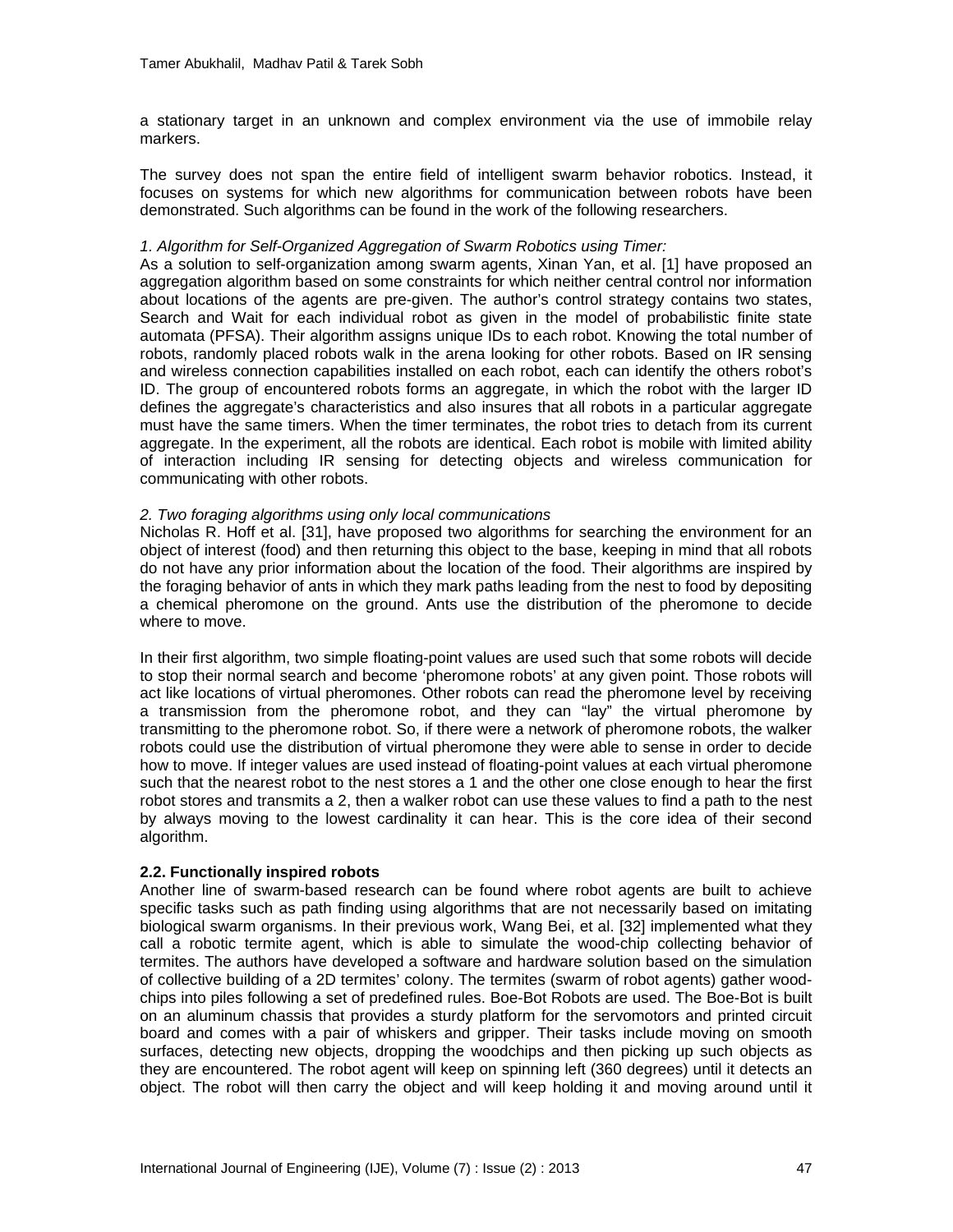detects another object (wood-chip); it then releases it. After releasing the object, the robot moves backward, turns at an angle of 45 degrees, and the same procedure is repeated.

Obtaining decentralized control that provides interesting collective behaviors is a central problem [\[16,](#page-13-8) [33-41\]](#page-14-12). Several algorithms have been developed to run on swarms of robots. The complexity varies between these algorithms. Some provided basic functionality, such as dispersion, while others exhibited complex interactions between the team of robots such as bidding on tasks according to some rules. Table 1 summarizes the most recent swarm robot systems with their corresponding algorithms. These are systems introduced in literature that only involve multiple agent teams with decentralized control.

|                                  | Approach                                                                                                                                                                                                                                                                                                                                                                                                                                                                                                                                                                                                                                                                                                                                                                                                                                                                                                                     |                                                   | Remarks                                                                                                                                                                                                                                                                                                                                                                                                                                                                                                                    |
|----------------------------------|------------------------------------------------------------------------------------------------------------------------------------------------------------------------------------------------------------------------------------------------------------------------------------------------------------------------------------------------------------------------------------------------------------------------------------------------------------------------------------------------------------------------------------------------------------------------------------------------------------------------------------------------------------------------------------------------------------------------------------------------------------------------------------------------------------------------------------------------------------------------------------------------------------------------------|---------------------------------------------------|----------------------------------------------------------------------------------------------------------------------------------------------------------------------------------------------------------------------------------------------------------------------------------------------------------------------------------------------------------------------------------------------------------------------------------------------------------------------------------------------------------------------------|
|                                  | Approach 1<br>Knowledge-based coordination                                                                                                                                                                                                                                                                                                                                                                                                                                                                                                                                                                                                                                                                                                                                                                                                                                                                                   |                                                   |                                                                                                                                                                                                                                                                                                                                                                                                                                                                                                                            |
| Symprion/repl<br>icator projects | What determines the behavior of either<br>single or group of agents is HDRC<br>(hormone driven robot controller) controller<br>that contains a configuration for the robot<br>itself, and a software controller called<br>Genome. The Genome contains a set of<br>rules that control each agent's behavior<br>and generates different actions according<br>to the different environmental conditions.<br>learning<br>Agents<br>keep<br>about<br>their<br>environment using internal, external and<br>virtual sensors. Agents also are supported<br>with on-board computational power using<br>approaches like Generic Programming<br>(GP) and Genetic Algorithms (GA).                                                                                                                                                                                                                                                       | Kernbach et<br>al.,<br>2008<br>$[41]$             | The most primary advantage of<br>this approach is the huge<br>number of units<br>used in<br>performing an ultimate goal<br>that is to explore.<br>Moreover, Modules are able to<br>reassemble different shapes<br>whole<br>that could<br>get<br>the<br>structure moving<br>to desired<br>locations.                                                                                                                                                                                                                        |
| <b>iRobot</b>                    | Authors suggest spreading pheromones in<br>an ad-hoc way over the wireless network<br>constituted by the robots. The primary<br>communication component is an infrared<br>inter-robot communication. Swarm software<br>written<br>is.<br>behaviors<br>that<br>as<br>run<br>concurrently. Each behavior returns a<br>variable that contains actuator commands.<br>Their goal is to spread robots throughout<br>an enclosed space quickly and uniformly,<br>that were identified by direct dispersion<br>performed by two algorithms. The first one<br>works by moving each robot away from the<br>vector sum of particular positions from their<br>closest neighbors. In the second algorithm<br>robots move towards areas they have yet<br>to explore. Once the robots know their<br>positions the frontier robots issue a<br>message. The trees created by these<br>messages guide the swarm toward the<br>frontier robots. | J. McLurkin<br>and<br>J.<br>Smith, 2004<br>$[33]$ | Their solution mainly focuses<br>on path planning and routing<br>protocols<br>of<br>messages<br>transmitted between agents at<br>their different positions.<br>However, problems may occur<br>due to the cost of individual<br>robots and<br>the number of<br>robots<br>required to<br>provide<br>sufficient<br>coverage<br>to<br>the<br>Also,<br>the<br>environment.<br>approach suffers from the fact<br>that when the ad-hoc network<br>of robots gets<br>partitioned,<br>pheromone trails automatically<br>break down. |

**TABLE 1:** Multi-Robot Coordination Approaches.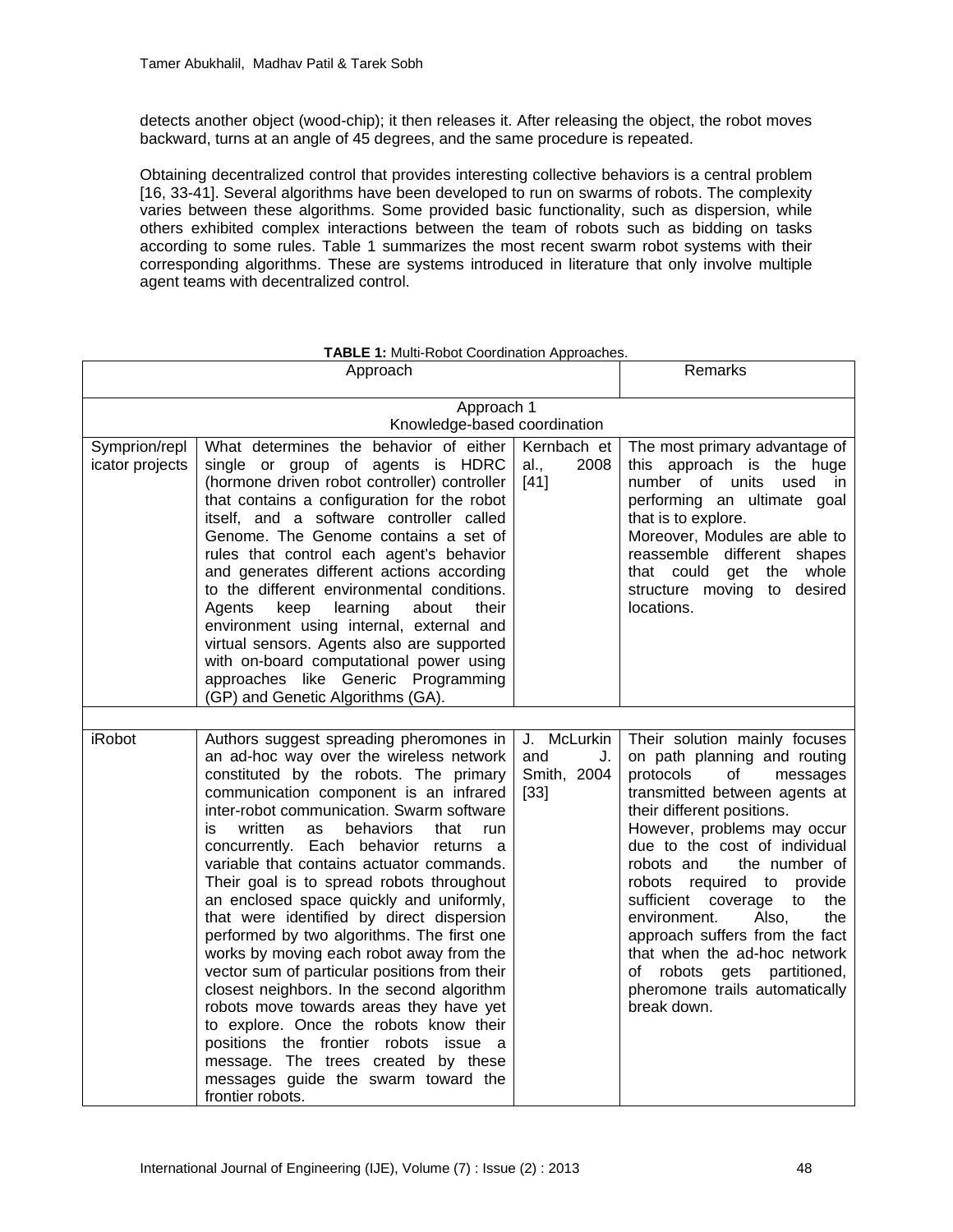| Quadrotors                                                 | Authors attempt to design small light weight<br>flying vehicles designed to operate in close<br>ranges. The team of quadrotors is<br>organized into groups. Vehicles within the<br>tightly<br>coordinated<br>and<br>group<br>are<br>control<br>centralized<br>and<br>planning<br>is<br>possible. The inter-group coordination is<br>not centralized. Each group is controlled by<br>a dedicated software node, running in an<br>independent thread. These control nodes<br>receive vehicle pose data from a special<br>node via shared memory.                                                                                                                                                                                                                                                                               | Α.<br>Kushleyev,<br>et al., 2012<br>$[42]$                                                            | quadrotors rely on an external<br>localization system for position<br>estimation<br>therefore<br>and<br>cannot be truly decentralized                                                                                                                                                                                                                                                                                                                                                                                                                                                 |
|------------------------------------------------------------|------------------------------------------------------------------------------------------------------------------------------------------------------------------------------------------------------------------------------------------------------------------------------------------------------------------------------------------------------------------------------------------------------------------------------------------------------------------------------------------------------------------------------------------------------------------------------------------------------------------------------------------------------------------------------------------------------------------------------------------------------------------------------------------------------------------------------|-------------------------------------------------------------------------------------------------------|---------------------------------------------------------------------------------------------------------------------------------------------------------------------------------------------------------------------------------------------------------------------------------------------------------------------------------------------------------------------------------------------------------------------------------------------------------------------------------------------------------------------------------------------------------------------------------------|
|                                                            | Approach 2: Auction-based coordination                                                                                                                                                                                                                                                                                                                                                                                                                                                                                                                                                                                                                                                                                                                                                                                       |                                                                                                       |                                                                                                                                                                                                                                                                                                                                                                                                                                                                                                                                                                                       |
| Layered<br>architectures<br>coordination                   | Authors propose auctions in which a<br>bidding process takes place among the<br>agents to determine who will be 'foreman'<br>and will be in-charge for a given task and to<br>secure teammate participation in subtasks.<br>Tight coordination is implemented using an<br>inexpensive reactive approach. Each robot<br>consists of a planning layer that decides<br>how to achieve high-level goals, an<br>executive layer that synchronizes agents,<br>sequences tasks and monitors<br>task<br>execution, and a behavioral layer that<br>interfaces with the robot's sensors and<br>effectors.<br>Robots<br>execute<br>plans<br>by<br>dynamically constructing task trees.                                                                                                                                                  | R.<br>Simmons, S.<br>Singh,<br>D.<br>Hershberger<br>, J. Ramos,<br>and<br>Т.<br>Smith, 2000<br>$[34]$ | The three robots used in this<br>experiment are coordinated by<br>a manipulation manager which<br>means this is a centralized<br>system.                                                                                                                                                                                                                                                                                                                                                                                                                                              |
|                                                            |                                                                                                                                                                                                                                                                                                                                                                                                                                                                                                                                                                                                                                                                                                                                                                                                                              |                                                                                                       |                                                                                                                                                                                                                                                                                                                                                                                                                                                                                                                                                                                       |
| ASyMTRe-D<br>Market-<br>and<br>Based<br>Task<br>Allocation | The authors'<br>based on<br>approach is<br>schemas such as perceptual and motor<br>schemas. Inputs/outputs of each schema<br>what<br>called<br>create<br>it it<br>is<br>semantic<br>information that is used to<br>generate<br>coalitions. Tasks are assigned to the robot<br>with the highest bid. Bids are calculated<br>according to the costs of performing<br>different tasks. A set of tasks is allocated to<br>coalitions. Coalition values are calculated<br>based on the task requirement and robot<br>capabilities. Execution of<br>tasks<br>is<br>monitored and the process of allocation<br>repeats itself until each individual task is<br>completed. During run-time their novel<br>protocol ASyMTRe-D takes place. This<br>protocol manipulates calculated coalition<br>values to assist in completing tasks. | Tang<br>and<br>Parker,<br>2007 [43]                                                                   | The<br>advantage<br>of<br>this<br>approach is that it enables<br>robots to adopt<br>new task<br>solutions<br>using<br>different<br>combinations of sensors and<br>effectors for different coalition<br>compositions.<br>However, that<br>solution is mainly related to<br>computational<br>performance<br>where tasks are static.<br>The authors do not mention the<br>dynamical tasks and ways of<br>task<br>reassignment.<br>Additionally,<br>they<br>do<br>not<br>fault<br>discuss<br>tolerance,<br>flexibility, robustness, and how<br>the system reacts to any robot<br>failure. |
| RoboCup<br>2002<br>(Sony<br>legged<br>league)              | used wireless<br>Authors<br>communication<br>between robots in a 4-player soccer team.<br>Each robot broadcasts a message to its<br>teammates. This message contains the<br>current position of the robot and some<br>other information about the ball in that                                                                                                                                                                                                                                                                                                                                                                                                                                                                                                                                                               | D. Vail and<br>M. Veloso,.<br>2003 [35]                                                               | Communications<br>between<br>robots is critical for successful<br>coordination between robots.<br>Local information about the<br>field will not be enough.                                                                                                                                                                                                                                                                                                                                                                                                                            |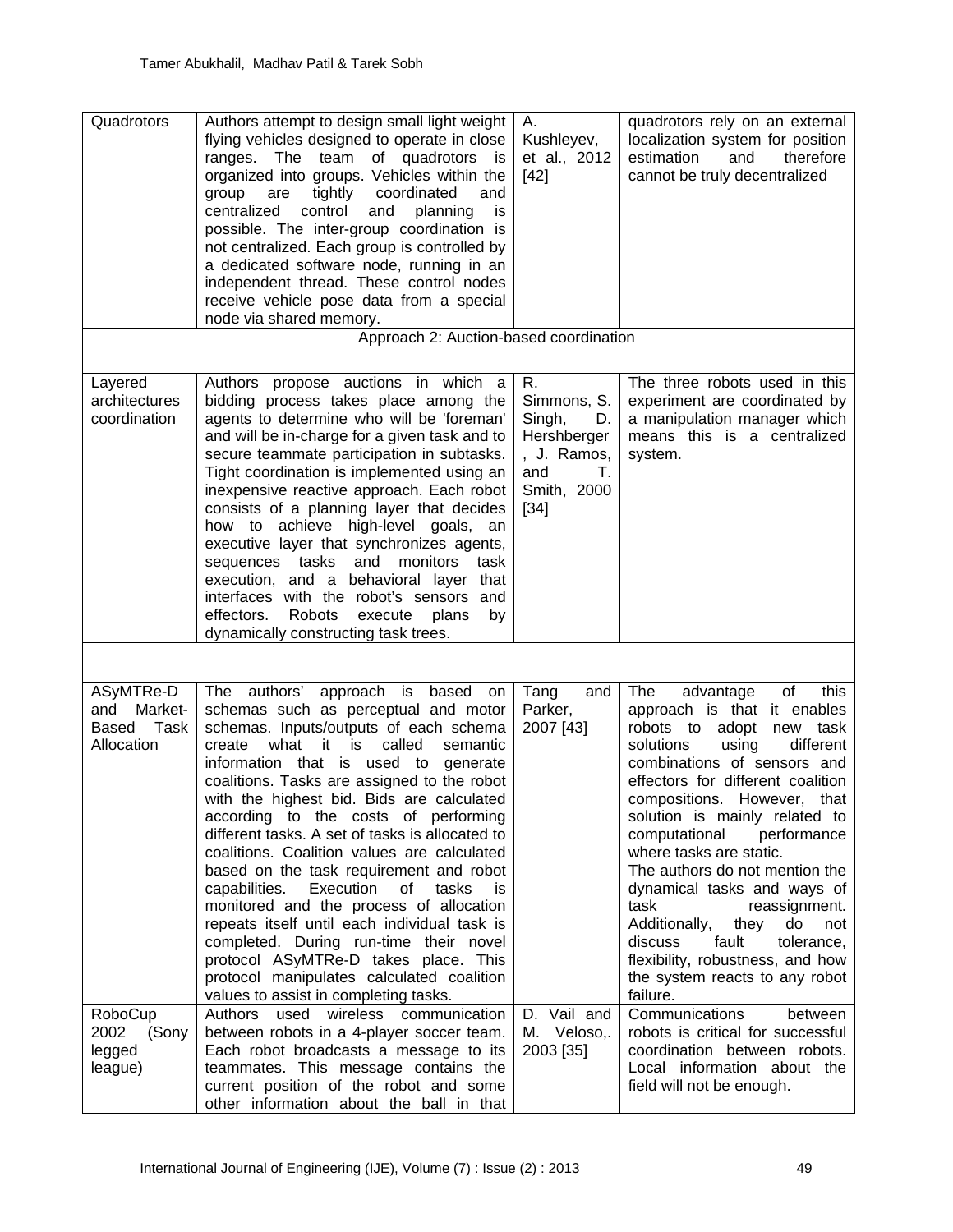|                                                                  | position. All of the robots use the same set<br>of functions to calculate real valued bids for<br>each task. Once each robot calculates the<br>bids for itself and each of its teammates, it<br>compares them. If it has the highest bid for<br>the role being assigned, it assumes that<br>role. If it was not the winner, it assumes<br>that the winning robot will take up the role<br>and performs calculations for the next role<br>in the list.                                                                                                                                                                                                                                                                                  |                                                                            | This approach<br>does<br>not coordinate a large<br>scale of robots.                                                                                                                                                                                  |
|------------------------------------------------------------------|----------------------------------------------------------------------------------------------------------------------------------------------------------------------------------------------------------------------------------------------------------------------------------------------------------------------------------------------------------------------------------------------------------------------------------------------------------------------------------------------------------------------------------------------------------------------------------------------------------------------------------------------------------------------------------------------------------------------------------------|----------------------------------------------------------------------------|------------------------------------------------------------------------------------------------------------------------------------------------------------------------------------------------------------------------------------------------------|
| Another<br>application of<br>soccer<br>robots.                   | Authors use dynamic role assignment as in<br>Robocup basing on information gathered<br>from best behavior. Two intermediate<br>levels have been provided to allow robot<br>individuals to communicate. The lower level<br>implements<br>stigmergy<br>(indirectly<br>performance<br>stimulating<br>the<br>οf<br>the<br>upcoming action to provide coordination<br>between agents) whereas, the higher one<br>deals with the dynamic role exchange.<br>Authors use schema-based methodology.<br>They discuss all perceptual schemas with<br>the required sensing, also feeding the C-<br>implemented<br>motor<br>schemas<br>which<br>demand immediate sensor data Robots are<br>equipped with unidirectional cameras.                    | Е.<br>Pagello,<br>A. D'Angelo,<br>and<br>Е.<br>Menegatti,.<br>2006 [36]    |                                                                                                                                                                                                                                                      |
| scheme<br>M+<br>for multi robot<br>allocation and<br>corporation | Each robot considers all currently available<br>tasks at each iteration. For each task, each<br>robot uses a planner to compute its utility<br>and announces the resulting value to the<br>other robots. Robots negotiate which one<br>will be in charge of performing the task. For<br>these tasks, robots create their own<br>individual plans and estimate their costs for<br>executing these tasks. The robots then<br>compare their costs to offers announced by<br>other robots. The robot selects the task of<br>the lowest cost that it can perform that is<br>better than the cost announced by any<br>other robot. Upon receipt of the other<br>robots' utilities, each robot executes a<br>greedy task-selection algorithm. | S.<br><b>Botelho</b><br>and<br>R.<br>Alami, 1999<br>$[37]$                 | Negotiation<br>Relying<br>on<br>Protocols, may complicate the<br>design of the coordinating<br>system.<br>Furthermore, such negotiation<br>scenario<br>drastically<br>can<br>increase<br>communication<br>requirements/overhead.                     |
| MURDOCH,<br>general<br>a<br>task<br>allocation<br>system         | The coordination system works using an<br>auction protocol that allocates tasks via a<br>sequence of first-price one round auctions.<br>Every auction is issued by agents in five<br>task<br>announcement,<br>steps:<br>metric<br>evaluation,<br>bid submission, close of<br>auction,<br>monitoring/contract<br>progress<br>renewal. For each task auction, each<br>available robot broadcasts its bid. Because<br>of the asymmetric nature of MURDOCH's<br>auctions, the running time varies between<br>the bidders and the auctioneer. Authors<br>two main testing domains were a long-term<br>scenario<br>consisting<br>of<br>loosely<br>many                                                                                       | <b>Brian</b><br>Р.<br>Gerkey<br>and<br>Maja<br>J.<br>Mataric,<br>2002 [16] | M+ and MURDOCH systems<br>assume that each robot has a<br>single task. Each task may be<br>performed by a single robot.<br>This assumption proves to be<br>oversimplified as many task<br>domains require simultaneous<br>work from multiple robots. |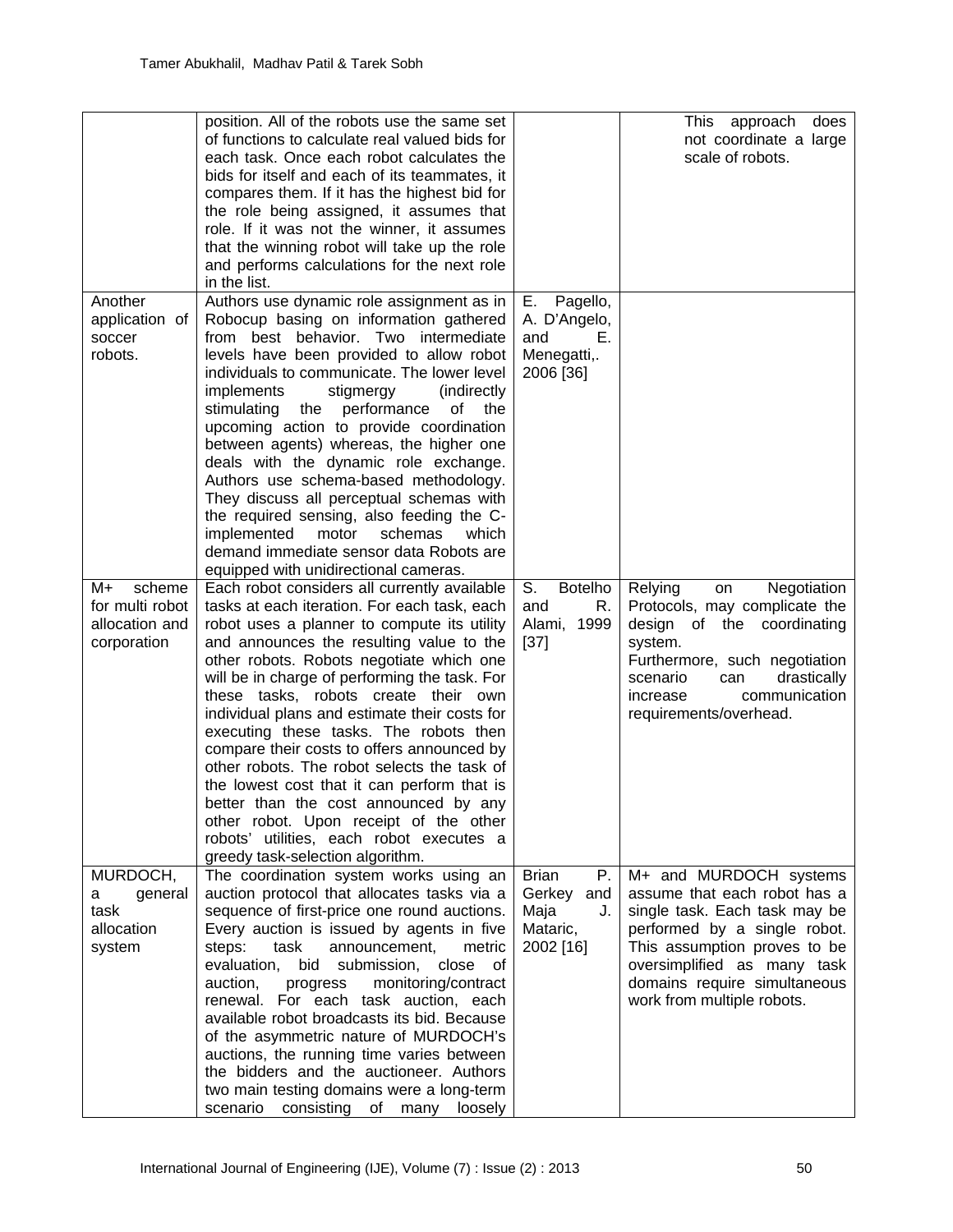|          | single-robot tasks,<br>coupled<br>and<br>a<br>cooperative box-pushing task requiring                                                                                                                                                                                                                                                                                                 |                         |                                                                                                                                                                                                                                                                                                |
|----------|--------------------------------------------------------------------------------------------------------------------------------------------------------------------------------------------------------------------------------------------------------------------------------------------------------------------------------------------------------------------------------------|-------------------------|------------------------------------------------------------------------------------------------------------------------------------------------------------------------------------------------------------------------------------------------------------------------------------------------|
| Market-  | tight coordination among the robots.<br>Authors define three<br>strategies for                                                                                                                                                                                                                                                                                                       | R. Zlot, A.             | Authors consider regions of                                                                                                                                                                                                                                                                    |
| economy  | exploring unvisited regions. In the first                                                                                                                                                                                                                                                                                                                                            | Stentz,<br>M.           | potential target locations for                                                                                                                                                                                                                                                                 |
| Approach | strategy namely random goal point                                                                                                                                                                                                                                                                                                                                                    | B. Dias, and            | each robot and distribute tasks                                                                                                                                                                                                                                                                |
|          | selection the goal points are chosen at<br>random and discarded if the area                                                                                                                                                                                                                                                                                                          | S. Thayer,<br>2003 [38] | using bid auctions.                                                                                                                                                                                                                                                                            |
|          | surrounding the goal point has already<br>been visited. In the second one, the goal<br>point is centered in the closest unexplored<br>spot as a candidate exploration point. In<br>the last strategy, the region is divided into<br>its four children if the fraction of unknown<br>space within the region is above a fixed<br>threshold.<br>Robots are initially placed into known |                         | According to some experiments<br>$[44]$ ,<br>performed in<br>this<br>approach could be useful if the<br>number of robots is small<br>compared to the number of<br>frontier cells. However, in the<br>case of multiple robots<br>this<br>approach<br>be<br>can<br>disadvantageous since a robot |
|          | positions. While running, each robot will try<br>to sell each of its tasks to all robots with<br>which it is currently able to communicate                                                                                                                                                                                                                                           |                         | discovering a new frontier<br>during exploration will often be<br>the best suited to go on it. This                                                                                                                                                                                            |
|          | via an auction. If two robots lie in the same<br>region, the robot with the highest bid wins<br>that region's task.                                                                                                                                                                                                                                                                  |                         | can lead to an unbalanced<br>assignment of<br>tasks<br>and<br>increased overall exploration<br>time.                                                                                                                                                                                           |

# **3. RECONFIGURABLE ROBOTS**

Reconfigurable robots automatically rearrange and change their shape accordingly to adapt themselves to different environments of application. Reconfigurable robots exhibit some features that make it possible for the robots to adapt to different tasks. For example shape shifting robots could form a worm-like shape to move through narrow spaces, and reassemble into spider-like legged robot to cross uneven terrain. Another important feature of modular robots is their potential for self repair. As the modules making a unit up are usually identical, it is possible to eliminate the damaged module and substitute it using another one, if available. Modular robots are usually composed of multiple building blocks of a relatively small repertoire, with uniform docking interfaces that allow transfer of mechanical forces and moments, electrical power, and communication throughout the robot.

According to M. Yim et al. [\[39\]](#page-15-6), modular self-reconfigurable robotic systems can be generally classified into three architectural groups based on the geometric arrangement of their units. The first group consists of lattice architectures where robot units are arranged and connected in some regular, three-dimensional pattern, such as a simple cubic or hexagonal grid. The second group consists of chain/tree architectures where units are connected together in a string or tree topology. Finally, the third group consists of mobile architectures where units use the environment to maneuver around and can either hook up to form complex chains or lattices or form a number of smaller robots that execute coordinated movements. A respectable number of self-reconfigurable robot systems have been proposed in the last decade. Table 2 shows comparisons between the most recent ones.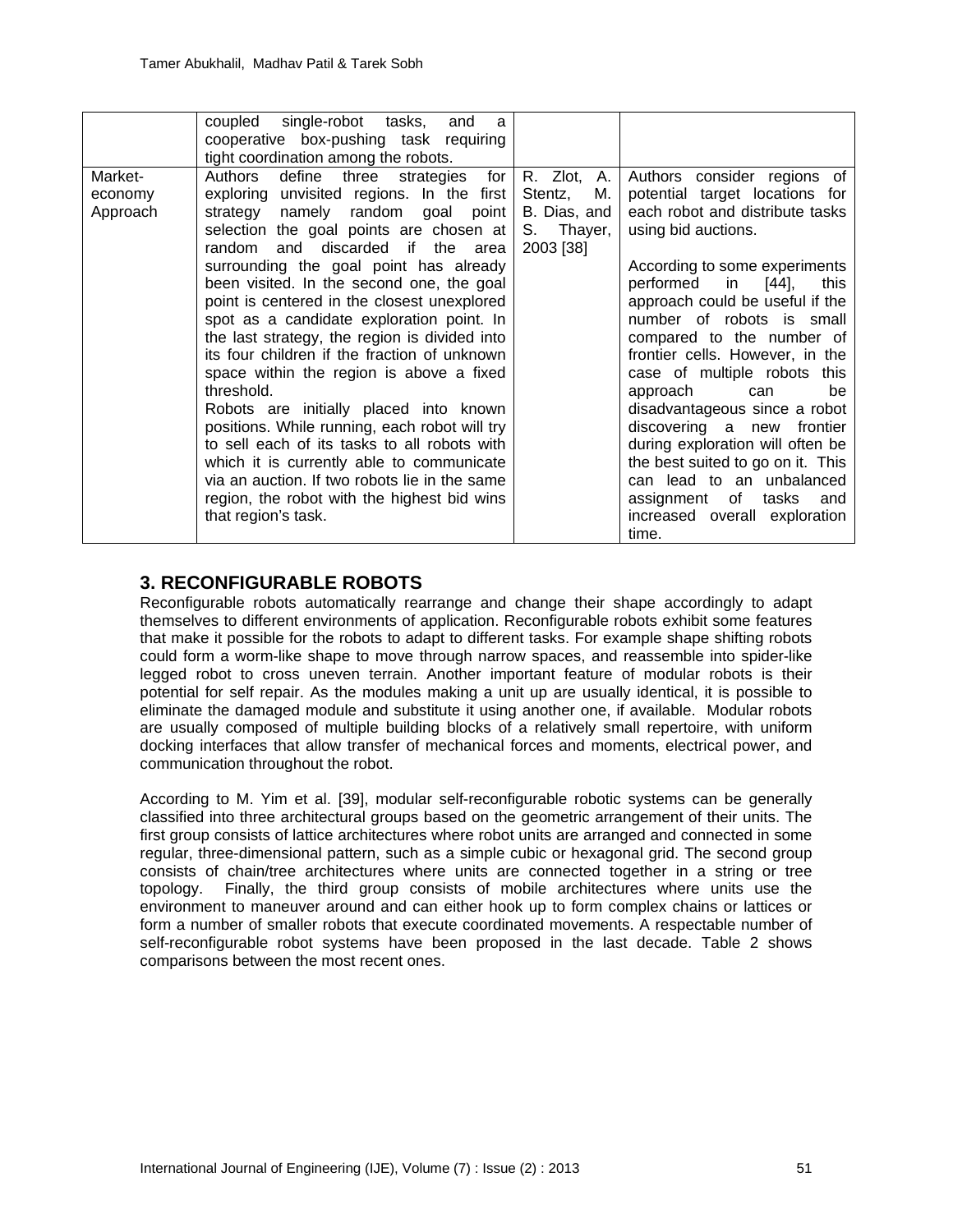| <b>Robot</b>              | <b>Author</b>                      | <b>Learned Pros and Cons</b>                                                                                                                                                                                                                                                                                                                                                                                                                                                                                                                                                                       | <b>Software</b>                                                         | <b>Units</b>                                                      | <b>Communi</b><br>cation | sensors                                            |
|---------------------------|------------------------------------|----------------------------------------------------------------------------------------------------------------------------------------------------------------------------------------------------------------------------------------------------------------------------------------------------------------------------------------------------------------------------------------------------------------------------------------------------------------------------------------------------------------------------------------------------------------------------------------------------|-------------------------------------------------------------------------|-------------------------------------------------------------------|--------------------------|----------------------------------------------------|
| <b>SuperBot</b><br>(2006) | Shen<br>et<br>al.[40]              | Decentralized control. Reliable<br>Mechanical design.<br>Infrared<br>Limitations:<br>sensors<br>limit the search range and<br>require line-of-sight between<br>SuperBots.<br>SuperBot<br>architecture<br>lacks<br>extra<br>and<br>actuators,<br>grippers,<br>gathering<br>for<br>sensors<br>information about the working<br>environment.                                                                                                                                                                                                                                                          | Real-time java-<br>based<br>operating<br>system                         | 3D<br><b>Modules</b>                                              | Electrical               | Joint<br>position<br>and<br>orientati<br><b>on</b> |
| Molecube<br>s(2005)       | Zykov<br>et<br>al.[45]             | Molecubes are low cost, small<br>lattice based swarm robot with<br>3 DOF.<br>Limitation: Unable to provide<br>heavy object transport. Limited<br>sensors.<br>Lacks<br>actuator<br>mechanism.                                                                                                                                                                                                                                                                                                                                                                                                       | 2-D simulation                                                          | Cubes<br>120<br>with<br>swiveling                                 | none                     | none                                               |
| YaMor<br>(2006)           | R.<br>Moeck<br>el et al.<br>$[46]$ | Each module comprises an<br>FPGA for more computational<br>power.<br>Limitation: Uses onboard low-<br>capacity batteries that limit the<br>usefulness of modules. Limited<br>sensors limit ability to sense<br>surroundings.<br>Only<br>two<br>controllable<br>degrees<br>0f<br>freedom.                                                                                                                                                                                                                                                                                                           | Java-based<br>GUI connected<br>to robots via<br>wireless<br>connections | 3D Chain<br>οf<br>modules                                         | Electrical               | Joint<br>position<br>and<br>orientati<br>on        |
| Swarm-<br>bot<br>(2006)   | Groß et<br>al. [15]                | Robot swarms consisting of 2 to<br>40<br>S-bots<br>have<br>been<br>successfully demonstrated. S-<br>are fully autonomous<br>Bots<br>mobile robots capable of self-<br>navigation, perception of the<br>environment<br>and<br>object.<br>Capable<br>of<br>communicating<br>other S-Bots and transporting of<br>heavy objects over very rough<br>terrain.<br>Limitations: Initial cost is high.<br>Images and sound are the only<br>way of communicating with<br>other S-Bots. Large number of<br>and<br>sensors<br>actuators<br>power,<br>reducing<br>consumes<br>functionality and operating time. | Neural<br><b>Networks</b>                                               | S-bots<br>with<br>grippers                                        | Electrical               | Joint<br>position<br>and<br>orientati<br>on        |
| Catom<br>(2005)           | Goldst<br>ein et<br>al. [47]       | Largest actuated modules<br>many<br>electromagnets<br>on<br>modules)<br>Limitations:<br>Limited<br>sensors<br>that have limited ability to sense<br>surroundings.                                                                                                                                                                                                                                                                                                                                                                                                                                  | <b>NA</b>                                                               | 3D<br>Massive<br>volume of<br>agents<br>( <b>m</b> <sup>3</sup> ) | Electrical               | Joint<br>position<br>and<br>orientati<br>on        |

| TABLE 2: Comparisons between Existing Modular Reconfigurable Robot Systems. |  |
|-----------------------------------------------------------------------------|--|
|-----------------------------------------------------------------------------|--|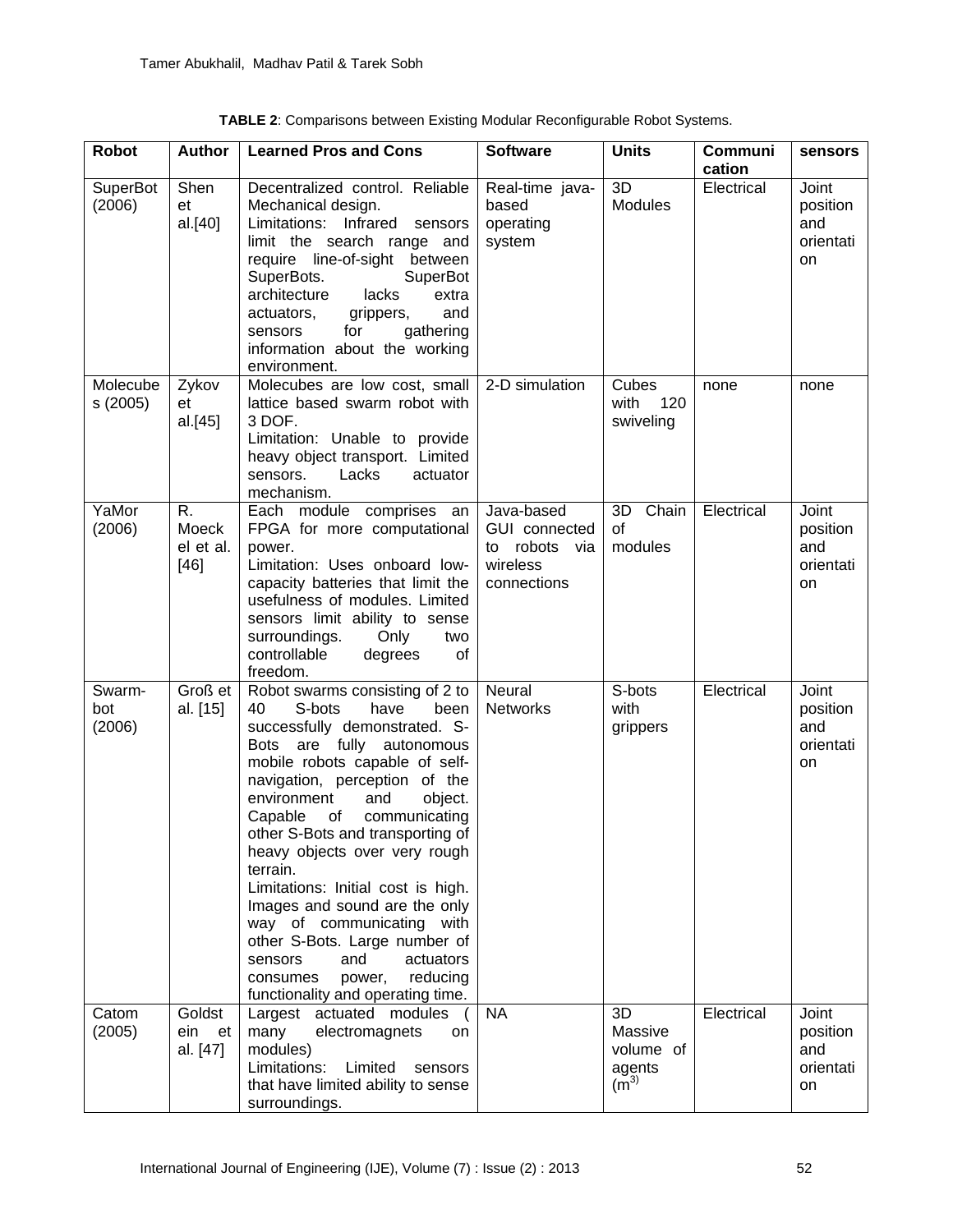| M-TRAN<br>(2002)       | Murata<br>et<br>al.<br>$[48]$             | Very small actuated modules,<br>highly-robust, miniature,<br>and<br>reliable.<br>Quick<br>self-<br>reconfiguration<br>and versatile<br>robotic motion.<br>Limitations:<br>Connection                                                                                                                                                                                                                                                                                                                                                                                                                                                                                                            | OpenGL<br>Library,<br>M-<br><b>TRAN</b><br>simulator | 3D<br>Double-<br>Cubes | Electrical                | Joint<br>position<br>and<br>orientati<br><b>on</b>          |
|------------------------|-------------------------------------------|-------------------------------------------------------------------------------------------------------------------------------------------------------------------------------------------------------------------------------------------------------------------------------------------------------------------------------------------------------------------------------------------------------------------------------------------------------------------------------------------------------------------------------------------------------------------------------------------------------------------------------------------------------------------------------------------------|------------------------------------------------------|------------------------|---------------------------|-------------------------------------------------------------|
|                        |                                           | mechanism<br>works<br>on<br>an<br>internally balanced magnetic<br>field that is not strong enough<br>to hold the other modules.<br>Single M-TRAN module does<br>not have enough DOFs for<br>switching from one posture to<br>another form. Lack of sensors<br>leads to mapping and control<br>problems. Power consumption<br>is more as it uses servo motor<br>and electromechanical force for<br>connectivity.                                                                                                                                                                                                                                                                                 |                                                      |                        |                           |                                                             |
| <b>ATRON</b><br>(2004) | Ε.<br>H.<br>Østerg<br>aard et<br>al. [49] | Each module is equipped with<br>its own power supply, sensors<br>and actuators, allowing each<br>module<br>to<br>connect<br>and<br>communicate with a neighbor<br>module. Able to sense the state<br>of its connectivity and relative<br>motion.<br>Limitations: Since each module<br>includes<br>two-axis<br>accelerometers only, a module<br>cannot tell if it is turned upside<br>or not.<br>When<br>down<br>two<br>modules are connected, it's<br>very difficult for them to move<br>themselves, which<br>requires<br>cooperation from its neighbor.<br>They are not mechanically<br>stable<br>and<br>due to this<br>mechanical<br>instability,<br>their<br>electronic performance is poor. | On-board<br>system                                   | Lattice<br>type units  | Optical                   | Joint<br>position,<br>orientati<br>on and<br>proximit<br>У  |
| PolyBot<br>(2002)      | Yim et<br>al. [50]                        | First system to demonstrate the<br>ability of self-reconfiguration<br>with most active modules in a<br>connected<br>system.<br>Each<br>module fits within the 5cm<br>cube. They are versatile in<br>nature. Each module contains a<br>Motorola<br>PowerPC<br>555<br>with<br>1MByte<br>of<br>processor<br>RAM,<br>and<br>DC<br>external<br>brushless motor with built in hall<br>effect sensors.<br>Limitations: Insufficient sensory<br>unit<br>for<br>mapping<br>οf<br>environment. Cannot work in                                                                                                                                                                                             | <b>NA</b>                                            | Lattice                | Optical and<br>electrical | Joint<br>position,<br>docking<br>aid and<br>orientati<br>on |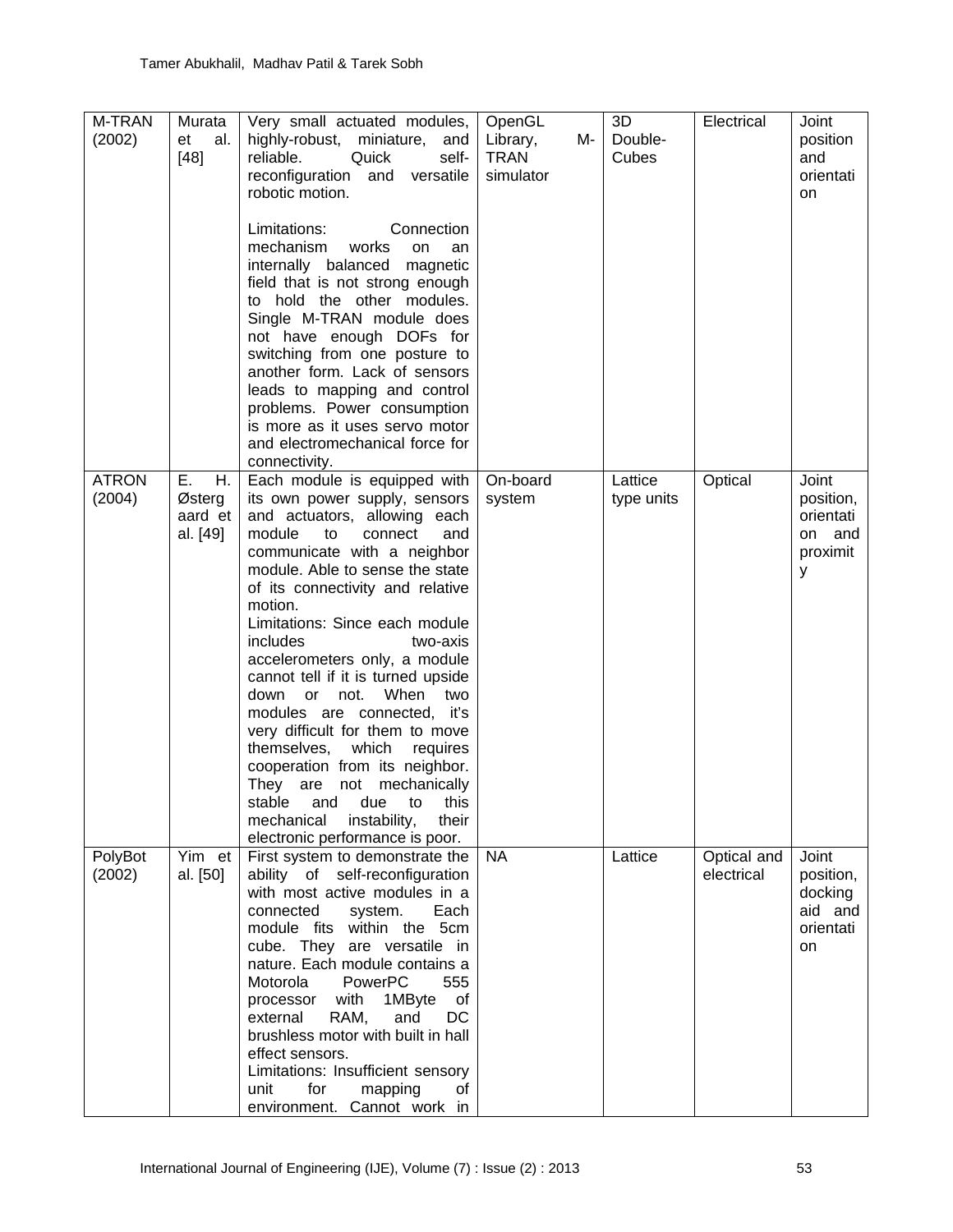|                                   |                                                                                                         | with<br>unknown<br>environment<br>rough surface or when obstacle<br>avoidance is not possible.                                                                                                |                    |                   |                           |                                                              |
|-----------------------------------|---------------------------------------------------------------------------------------------------------|-----------------------------------------------------------------------------------------------------------------------------------------------------------------------------------------------|--------------------|-------------------|---------------------------|--------------------------------------------------------------|
| Replicato<br>r/Symbrio<br>n(2008) | 7 <sup>th</sup><br>framew<br>ork.<br>progra<br>m<br>project,<br>Europe<br>an<br>Comm<br>unities<br>[41] | Multiple processors for different<br>tasks.<br>Limitations: Limited to a specific<br>Lack actuators and<br>task.<br>connection mechanisms<br>for<br>physically attaching to other<br>modules. | On-board<br>system | Lattice/ch<br>ain | Optical and<br>electrical | Joint<br>position,<br>docking<br>aid and<br>orientati<br>on. |

# **4. SELF-REPLICATING ROBOTS**

Designing fully autonomous replicating systems did not come true until the early 2000's. An attempt to design semi-autonomous self-replicating robots that demonstrated the LEGO Mindstorm kits as a prototype capable of replication under human supervision was introduced in [\[51\]](#page-15-14). An autonomous self-replicating robot consisting of four low-complexity modules was presented in [\[52\]](#page-15-15). The authors proposed a system composed of a parent robot, four unassembled modules, and an environment in which the self-replication takes place. The authors defined two operations namely expansion and separation in which the parent robot grows itself by attaching the resource modules onto itself until it doubles its physical size, and then splits in the middle thereby returning the parent to its original state and producing one more robot. The parent robot is made of four cube-like modules connected to each other with electromagnets (EMs) installed in female and male couplers.

In [\[53\]](#page-15-16), similar work has been done, also using unassembled components placed at certain locations on a track. The authors presented a robot that can assemble exact functional selfreplicas from seven more basic parts/subsystems. The robot follows lines on the floor using light sensors and a simple control circuit without any onboard memory

# **5. SWARM CONTROL SOFTWARE SYSTEMS**

Trifa V. et al., [\[54\]](#page-16-0) have proposed a methodology to support standardized interfaces and communication protocols that connects robots produced by different manufacturers. To achieve this goal, the authors have used the so-called Service Oriented Architecture (SOA) in which different software components exchange data over HTTP and then create Web Services (WS). The authors proposed a system that consists of four parts namely, the physical layer which contains the actual e-puck robots, the gateway layer which acts like a connection between the physical devices and the system, the logic layer containing a server that runs on J2EE, and the interface layer which provides services to the end users. In their system, any physical device or program capable of running HTTP such as PDAs, Tablet PC, and mobile phones can interact with the interface regardless of the operating system on the device. (No further explanation about control modules or how the interface looks like was given in the article). The e-puck robot –the standard one -- has eight infrared proximity and light sensors, a triangular microphone array, a speaker, a three-axis accelerometer, and a Bluetooth interface for programming. The e-puck platform can be upgraded with custom pluggable modules such as the short-range radio communication turret which provides a subset of the 802.15.4 and ZigBee protocols and is fully interoperable with the MicaZ nodes used in the physical gateway layer. However, using SOA has some performance limitations as it requires a sophisticated messaging infrastructure that would restrict the capabilities of software running on robots.

Kulis et al., [\[55\]](#page-16-1) have proposed a software framework for controlling multiple robot agents by creating what they have named the Distributed Control Framework (DCF). DCF is an agent-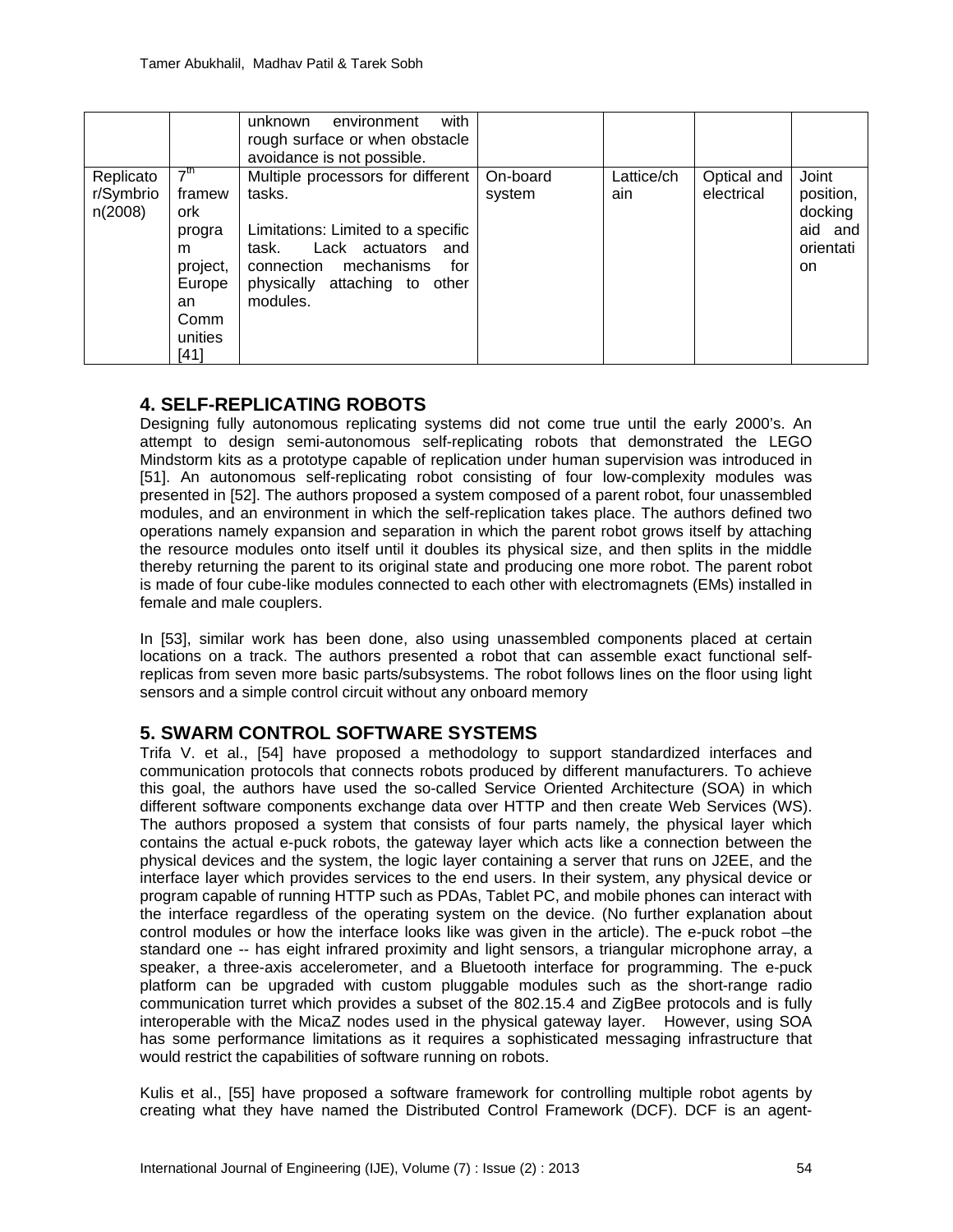based software architecture that is entirely written in Java and can be deployed on any computing architecture that supports the Java Virtual Machine. DCF is specifically designed to control interacting heterogeneous agents. DCF uses a high-level platform-independent programming language for hybrid control called MDLE. The DCF architecture consists of two distinct agents: a Robot Agent and a Remote Control Agent (RCA). Robot Agents process data from onboard hardware and from other agents, and react to perceived stimuli by selecting an appropriate behavior which is a sequence of control laws with embedded state transition logic according to a mission plan. Using the RCA, the end user can select tasks for either a robot agent or a group of agents using simple drag and drop operators. When agents are in place, a popup menu appears prompting the user to select a task. Relevant tasks for a team mission are defined in an XML configuration file which is loaded by the RCA at startup. The XML file also specifies which tasks can be performed by each agent. Authors also added a simulating feature to their RCA agent which provides a flexible numerical solving integrating system that solves differential equations for simulating a robot's kinematics/dynamics. Another feature of this system, it provides automatic updating of sensors and actuators to be distributed across multiple computing resources. The DCF currently provides drivers for a variety of robots (e.g., iRobot Creates, Pioneers, Amigobots, FireAnt, LAGR), and a wide range of sensors (e.g., digital encoders, sonars, stereo cameras, GPS receivers, inertial navigation systems, LIDARs, and cameras). Multiple efforts have been conducted as part of enhancing the DCF system. Other versions of the DCF called JAUS and TENA are being developed and tested [\[56\]](#page-16-2).

Gregory P. Ball G. et al. [\[8\]](#page-13-0), have proposed application software built in JAVA to operate heterogeneous multi-agent robots for the sake of educational purposes named MAJIC. The system provides basic components for user interaction that enables the user to add/remove robots change the robotic swarm configuration, load java scripts into robots and so on as shown in Fig 3. The system establishes communications with built-in robot servers via a wireless connection that uses the client/server relationship. Authors described their architecture as components, consisting of one higher level component that is the GUI manager, two application logic components that consist of a Logic System to parse input into valid commands, and a Robot Server, which receives commands from the Logic System and communicates those commands to the appropriate robot. Local components communicate using direct procedure calls.



**FIGURE 2:** The MAJIC Control Platform  $(\circledcirc 2008$  IEEE)<sup>1</sup>.

<sup>1</sup>© [2008] IEEE, Permission granted by Dr. Craig Martell [8].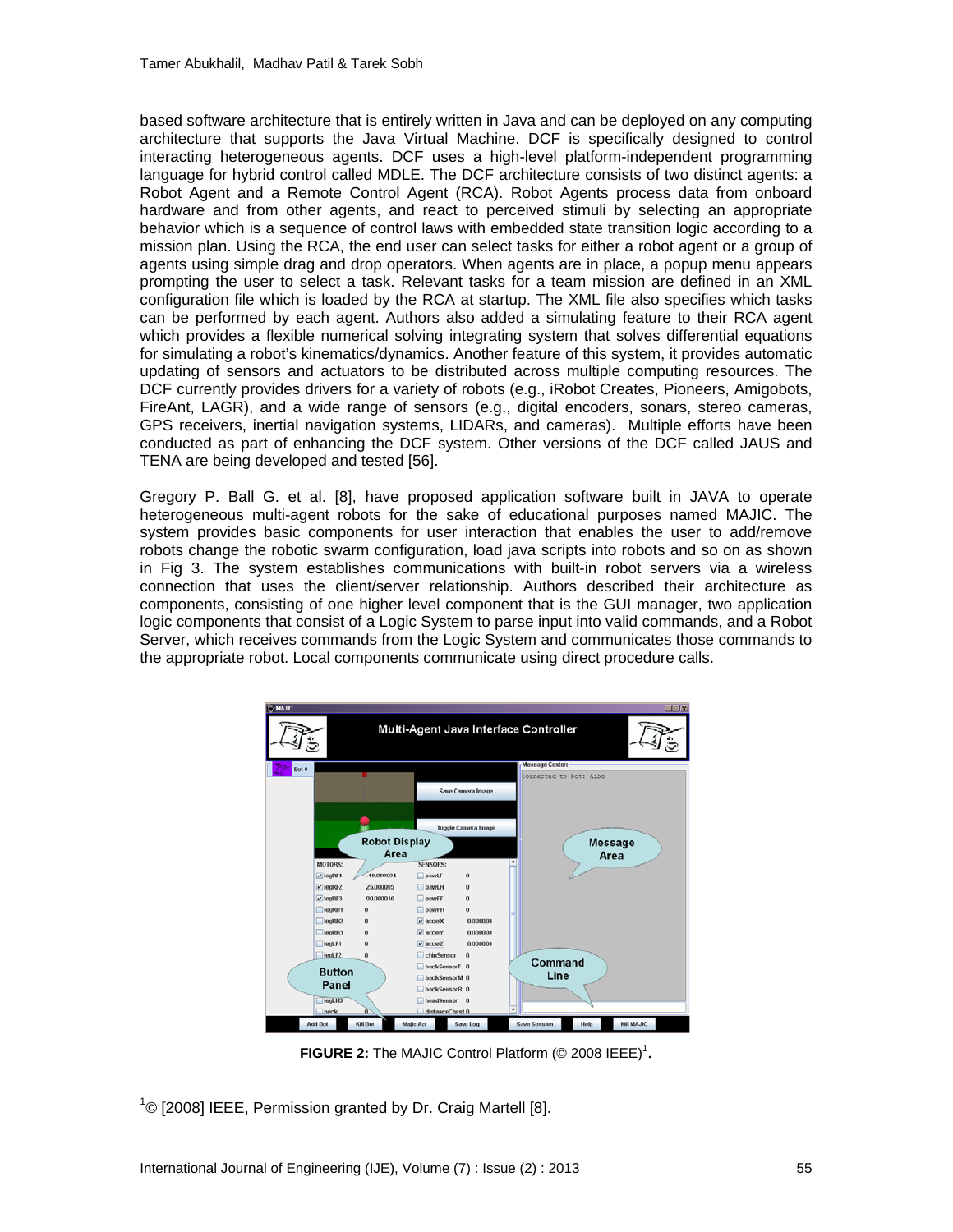In order to operate robots, the operator needs to write Java-embedded programs that use either the MAJIC library or Java libraries. Once a robot is connected to MAJIC, the user can immediately communicate with it from the Command Line. However, repeating this process for a team of heterogeneous robots can be impractical. The MAJIC system does not allow the user to specify the types of sensors a robot is equipped with or the type of motion model a robot's move command will utilize that could allow the user to develop more intricate behaviors with greater precision.

In [\[57\]](#page-16-3), Patricio Nebot et al., were more interested in developing cooperative tasks among teams of robots. Their proposed architecture allowed teams of robots to accomplish tasks determined by end users. A Java-based multi-agent development system was chosen to develop their proposed platform. The authors used *Acromovi* architecture which is a distributed architecture that works as a middleware of another global architecture for programming robots. It has been implemented by means of the MadKit (Multi-Agent Development Kit) multi-agent systems framework. The graphical interface is built around pure Java Swing components, thus resulting in a cross platform application, capable of running in any operating system running the Java virtual machine.

According to Tao Zhang et al. [\[58\]](#page-16-4), the platform they proposed is comprised of a central distributed architecture that runs in a network environment. Their system is composed of four parts namely, User Interface, Controlling Center, Robot Agent, and Operating Ambient, making up the platform top-down. The user Interface can be deployed on a terminal anywhere as long as it can connect to the server where the Control Center is deployed. The Control Center provides APIs for users. The User Interfaces basically communicate with the Control Center via a network, using TCP/UDP protocol. The authors' platform was mainly developed in Java.

### **6. CONCLUSION**

After reviewing the previous research on swarm systems we have created a basic objective to develop collective intelligence which uses small non-intelligent or slightly-intelligent robots that collectively perform complex tasks. Such smaller agents would each have location sensors, simple communication modules, and vision capability to be able to move away from each and start painting their little part of the wall in parallel.

The paper provides an analysis of existing swarm systems that adhere to our criteria in an attempt to define the starting point of potential algorithms leading to the development of a new swarm system platform and software design. In other words, related work on ten swarm coordination systems were presented, compared and discussed. We found that current swarm systems lack supporting performance data on how well the whole swarm system that is composed of either homo or heterogeneous agents will behave in performing the different tasks when varying the number of robots. Moreover, there was insufficient discussion about a graphical user interface that provides the user a set of choices to configure the swarm system and then provides another set of options to test the system against predetermined performance criteria. Based on this survey, design considerations leading to a new design of a swarm system platform will be presented in our next step.

## **7. REFERENCES**

- <span id="page-12-1"></span><span id="page-12-0"></span>[1] Xinan, Y., L. Alei, and G. Haibing. *An algorithm for self-organized aggregation of swarm robotics using timer*. in *Swarm Intelligence (SIS), 2011 IEEE Symposium on*. 2011.
- <span id="page-12-2"></span>[2] Bayindir, L. and E. Sahin, *A review of studies in swarm robotics.* Turkish Journal of Electrical Engineering, 2007. **15**(2): p. 115-147.
- [3] D. Rus, Z.B., K. Kotay, and M. Vona, Self-reconfiguring robots. Communications of the ACM, 2002. vol. 45(no. 3): p. 39-45.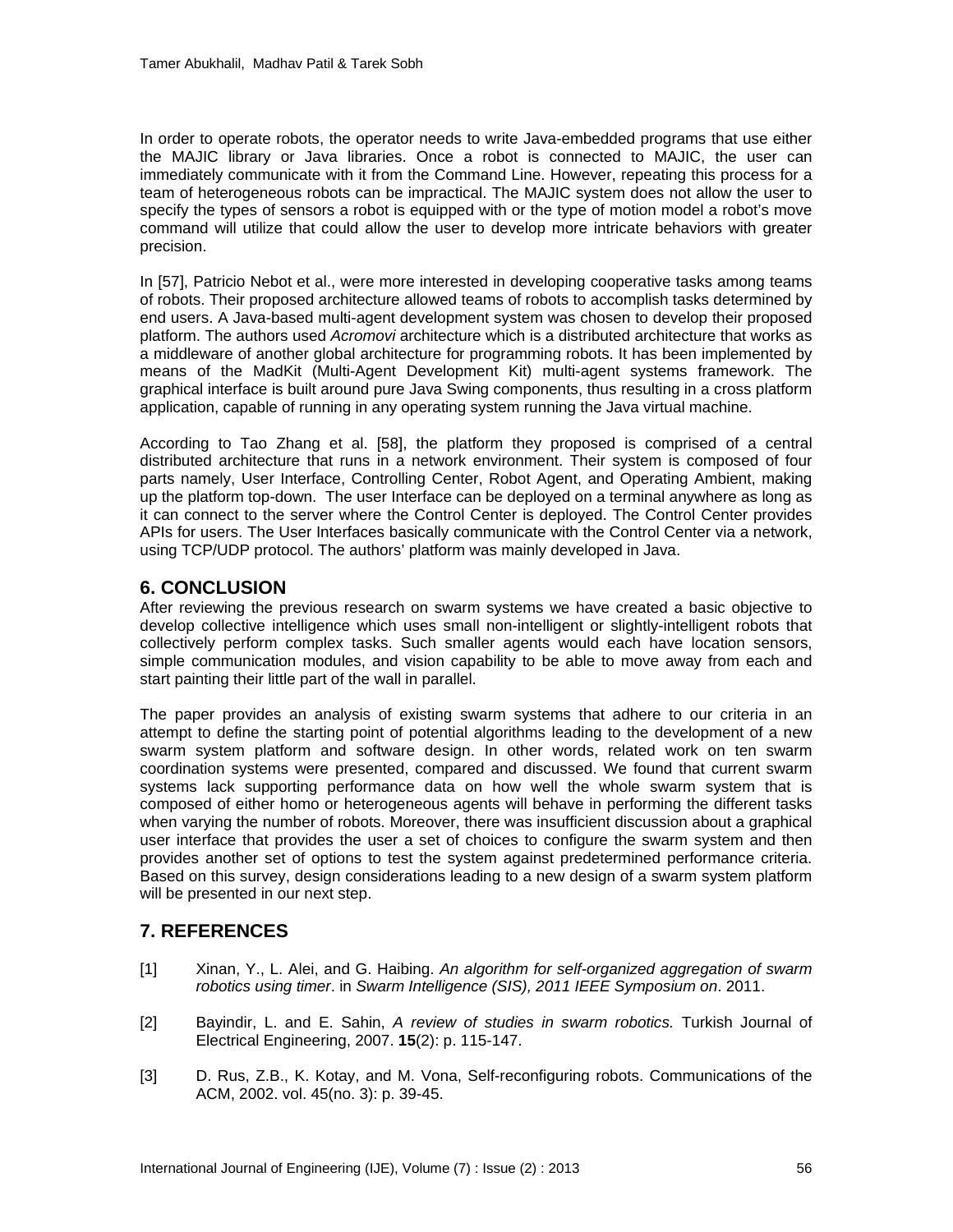- <span id="page-13-12"></span>[4] Nestinger, S.S. and H.H. Cheng. Mobile-R: A reconfigurable cooperative control platform for rapid deployment of multi-robot systems. in Robotics and Automation (ICRA), 2011 IEEE International Conference on. 2011.
- [5] Fong, T., I. Nourbakhsh, and K. Dautenhahn, A survey of socially interactive robots. Robotics and autonomous systems, 2003. 42(3): p. 143-166.
- <span id="page-13-10"></span>[6] Sugawara, K. and T. Watanabe. Swarming robots-foraging behavior of simple multirobot system. in Intelligent Robots and Systems, 2002. IEEE/RSJ International Conference on. 2002. IEEE.
- <span id="page-13-0"></span>[7] Szu, H., et al. Collective and distributive swarm intelligence: evolutional biological survey. in International Congress Series. 2004. Elsevier.
- <span id="page-13-1"></span>[8] Ball, G.P., et al. MAJIC: A Java application for controlling multiple, heterogeneous robotic agents. in Rapid System Prototyping, 2008. RSP'08. The 19th IEEE/IFIP International Symposium on. 2008. IEEE.
- <span id="page-13-2"></span>[9] Dai, H., Adaptive Control in Swarm Robotic Systems. The Hilltop Review, 2011. 3(1): p. 7.
- <span id="page-13-3"></span>[10] Sayouti, A., H. Medromi, and F. Moutaouakil, *Autonomous and Intelligent Mobile Systems based on Multi-Agent Systems.*
- <span id="page-13-4"></span>[11] Groß, R., et al., *Autonomous self-assembly in swarm-bots.* Robotics, IEEE Transactions on, 2006. **22**(6): p. 1115-1130.
- <span id="page-13-5"></span>[12] Mondada, F., et al., *SWARM-BOT: A new distributed robotic concept.* Autonomous Robots, 2004. **17**(2): p. 193-221.
- <span id="page-13-6"></span>[13] Fukuda, T. and S. Nakagawa. *Dynamically reconfigurable robotic system*. in *Robotics and Automation, 1988. Proceedings., 1988 IEEE International Conference on*. 1988. IEEE.
- <span id="page-13-7"></span>[14] Mohan, Y. and S. Ponnambalam. *An extensive review of research in swarm robotics*. in *Nature & Biologically Inspired Computing, 2009. NaBIC 2009. World Congress on*. 2009. IEEE.
- [15] Dunbar, T.W. and J. Esposito. *Artificial potential field controllers for robust communications in a network of swarm robots*. in *System Theory, 2005. SSST'05. Proceedings of the Thirty-Seventh Southeastern Symposium on*. 2005. IEEE.
- <span id="page-13-9"></span><span id="page-13-8"></span>[16] Gerkey, B.P. and M.J. Mataric, *Sold!: Auction methods for multirobot coordination.* Robotics and Automation, IEEE Transactions on, 2002. **18**(5): p. 758-768.
- <span id="page-13-11"></span>[17] Reynolds, C.W., *Flocks herds and schools: A distributed behavioral model.* Computer Graphics, July 1987(Volume 21 Issue 4): p. 25-34.
- <span id="page-13-13"></span>[18] Hayes, A.T., A. Martinoli, and R.M. Goodman. *Swarm robotic odor localization*. in *Intelligent Robots and Systems, 2001. Proceedings. 2001 IEEE/RSJ International Conference on*. 2001. IEEE.
- <span id="page-13-14"></span>[19] Payton, D., et al., *Pheromone robotics.* Autonomous Robots, 2001. **11**(3): p. 319-324.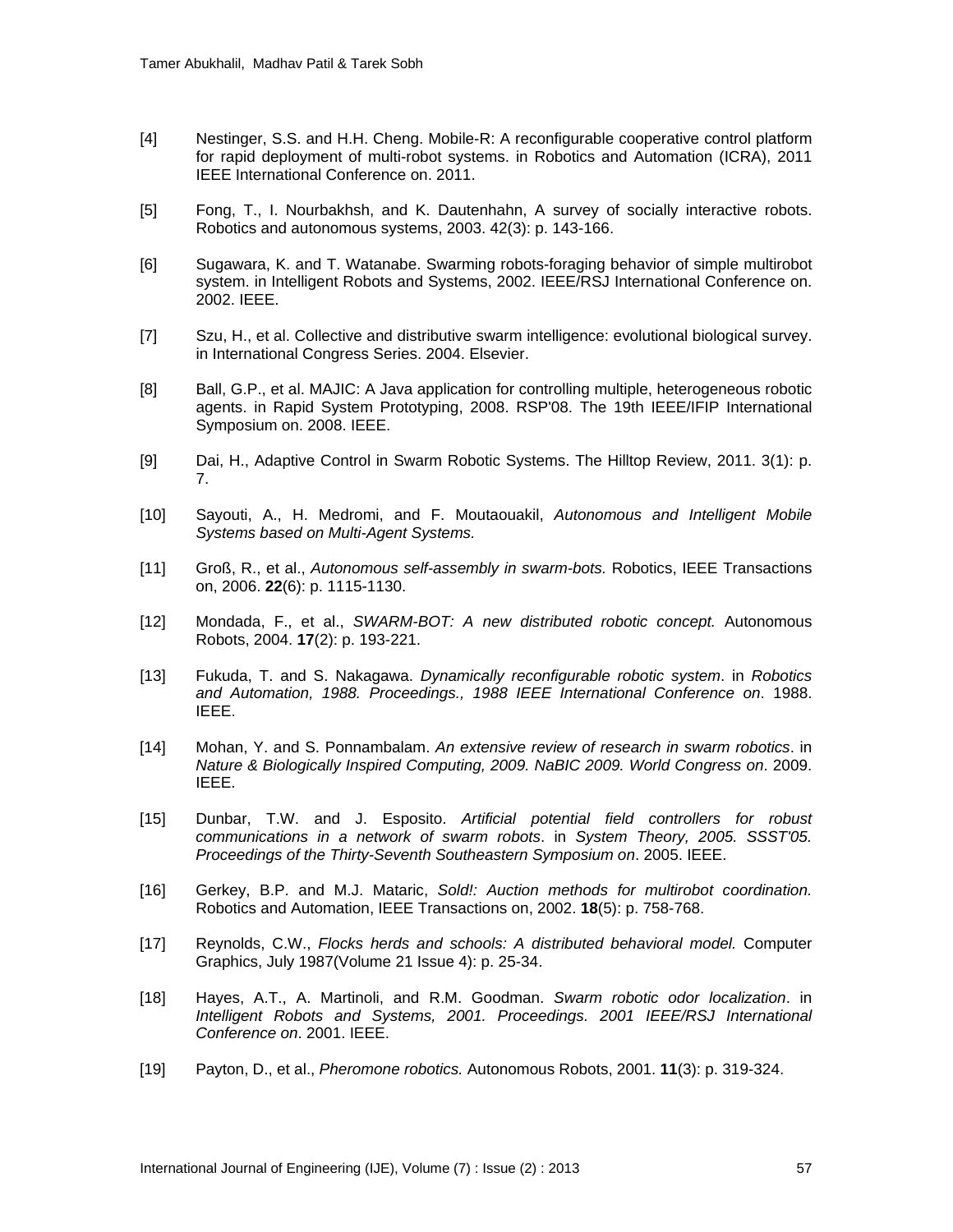- <span id="page-14-2"></span>[20] Mayet, R., et al., *Antbots: A feasible visual emulation of pheromone trails for swarm robots.* Swarm Intelligence, 2010: p. 84-94.
- <span id="page-14-3"></span>[21] Svennebring, J. and S. Koenig, *Building terrain-covering ant robots: A feasibility study.* Autonomous Robots, 2004. **16**(3): p. 313-332.
- <span id="page-14-5"></span>[22] Russell, R.A. *Ant trails-an example for robots to follow?* in *Robotics and Automation, 1999. Proceedings. 1999 IEEE International Conference on*. 1999. IEEE.
- <span id="page-14-6"></span>[23] Russell, R.A. *Heat trails as short-lived navigational markers for mobile robots*. in *Robotics and Automation, 1997. Proceedings., 1997 IEEE International Conference on*. 1997. IEEE.
- <span id="page-14-0"></span>[24] Mamei, M. and F. Zambonelli. *Spreading pheromones in everyday environments through RFID technology*. in *2nd IEEE Symposium on Swarm Intelligence*. 2005.
- <span id="page-14-1"></span>[25] Psaier, H. and S. Dustdar, *A survey on self-healing systems: approaches and systems.* Computing, 2011. **91**(1): p. 43-73.
- <span id="page-14-4"></span>[26] Gazi, V. and K.M. Passino, *Stability analysis of social foraging swarms.* Systems, Man, and Cybernetics, Part B: Cybernetics, IEEE Transactions on, 2004. **34**(1): p. 539-557.
- <span id="page-14-7"></span>[27] Vaughan, R.T., et al. *Blazing a trail: insect-inspired resource transportation by a robot team*. in *Proceedings of the 5th International Symposium on Distributed Autonomous Robotic Systems (DARS), Knoxville, TN*. 2000.
- [28] Blow, M. *'stigmergy': Biologically-inspired robotic art*. in *Proceedings of the Symposium on Robotics, Mechatronics and Animatronics in the Creative and Entertainment Industries*  and Arts, The Society for the Study of Artificial Intelligence and the Simulation of *Behaviour*. 2005.
- <span id="page-14-9"></span><span id="page-14-8"></span>[29] Liu, W., et al., *Towards energy optimization: Emergent task allocation in a swarm of foraging robots.* Adaptive Behavior, 2007. **15**(3): p. 289-305.
- <span id="page-14-10"></span>[30] Barth, E.J. *A dynamic programming approach to robotic swarm navigation using relay markers*. in *American Control Conference, 2003. Proceedings of the 2003*. 2003. IEEE.
- <span id="page-14-11"></span>[31] Hoff, N.R., et al. *Two foraging algorithms for robot swarms using only local communication*. in *Robotics and Biomimetics (ROBIO), 2010 IEEE International Conference on*. 2010.
- <span id="page-14-12"></span>[32] Wang, B., et al. *An Experimental Collective Intelligence Research Tool*. in *proceedings of the Fourth International ICSC Symposium on Engineering in Intelligent Systems (EIS 2004), Madeira, Portugal*. 2004.
- <span id="page-14-13"></span>[33] McLurkin, J. and J. Smith, *Distributed algorithms for dispersion in indoor environments using a swarm of autonomous mobile robots.* Distributed Autonomous Robotic Systems 6, 2007: p. 399-408.
- <span id="page-14-14"></span>[34] Simmons, R., et al., *First results in the coordination of heterogeneous robots for largescale assembly.* Experimental Robotics VII, 2001: p. 323-332.
- <span id="page-14-15"></span>[35] Vail, D. and M. Veloso, *Multi-robot dynamic role assignment and coordination through shared potential fields.* Multi-Robot Systems, 2003: p. 87-98.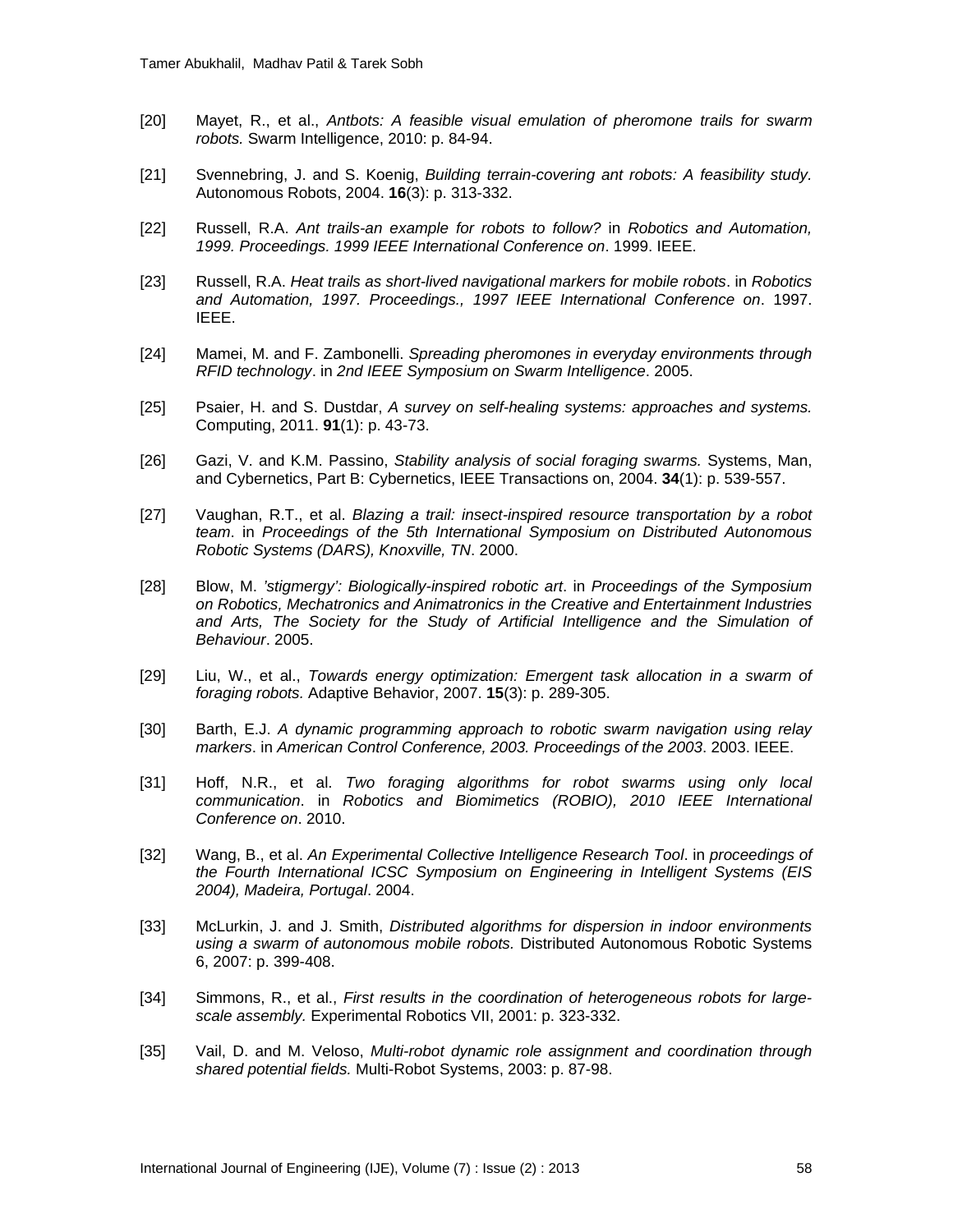- <span id="page-15-3"></span>[36] Pagello, E., A. D'Angelo, and E. Menegatti, *Cooperation issues and distributed sensing for multirobot systems.* Proceedings of the IEEE, 2006. **94**(7): p. 1370-1383.
- <span id="page-15-4"></span>[37] Botelho, S.C. and R. Alami. *M+: a scheme for multi-robot cooperation through negotiated task allocation and achievement*. in *Robotics and Automation, 1999. Proceedings. 1999 IEEE International Conference on*. 1999. IEEE.
- <span id="page-15-6"></span>[38] Zlot, R., et al. *Multi-robot exploration controlled by a market economy*. in *Robotics and Automation, 2002. Proceedings. ICRA'02. IEEE International Conference on*. 2002. IEEE.
- <span id="page-15-7"></span>[39] Yim, M., et al., *Modular self-reconfigurable robot systems [grand challenges of robotics].* Robotics & Automation Magazine, IEEE, 2007. **14**(1): p. 43-52.
- <span id="page-15-0"></span>[40] Salemi, B., M. Moll, and W.M. Shen. *SUPERBOT: A deployable, multi-functional, and modular self-reconfigurable robotic system*. in *Intelligent Robots and Systems, 2006 IEEE/RSJ International Conference on*. 2006. IEEE.
- <span id="page-15-1"></span>[41] Kernbach, S., et al. *Symbiotic robot organisms: REPLICATOR and SYMBRION projects*. in *Proceedings of the 8th Workshop on Performance Metrics for Intelligent Systems*. 2008. ACM.
- <span id="page-15-2"></span>[42] Kushleyev, A., D. Mellinger, and V. Kumar. *Towards a swarm of agile micro quadrotors*. in *Robotics: Science and Systems (RSS)*. 2012.
- <span id="page-15-5"></span>[43] Tang, F. and L.E. Parker. *A complete methodology for generating multi-robot task solutions using asymtre-d and market-based task allocation*. in *Robotics and Automation, 2007 IEEE International Conference on*. 2007. IEEE.
- <span id="page-15-8"></span>[44] Burgard, W., et al., *Coordinated multi-robot exploration.* Robotics, IEEE Transactions on, 2005. **21**(3): p. 376-386.
- <span id="page-15-9"></span>[45] Zykov, V., et al., *Evolved and designed self-reproducing modular robotics.* Robotics, IEEE Transactions on, 2007. **23**(2): p. 308-319.
- <span id="page-15-10"></span>[46] Moeckel, R., et al., *Exploring adaptive locomotion with YaMoR, a novel autonomous modular robot with Bluetooth interface.* Industrial Robot: An International Journal, 2006. **33**(4): p. 285-290.
- <span id="page-15-11"></span>[47] Goldstein, S.C., J.D. Campbell, and T.C. Mowry, *Programmable matter.* Computer, 2005. **38**(6): p. 99-101.
- <span id="page-15-12"></span>[48] Murata, S., et al., *M-TRAN: Self-reconfigurable modular robotic system.* Mechatronics, IEEE/ASME Transactions on, 2002. **7**(4): p. 431-441.
- <span id="page-15-13"></span>[49] Østergaard, E.H., et al., *Design of the ATRON lattice-based self-reconfigurable robot.* Autonomous Robots, 2006. **21**(2): p. 165-183.
- <span id="page-15-14"></span>[50] Yim, M., Y. Zhang, and D. Duff, *Modular robots.* Spectrum, IEEE, 2002. **39**(2): p. 30-34.
- [51] Suthakorn, J., Y.T. Kwon, and G.S. Chirikjian. *A semi-autonomous replicating robotic system*. in *Computational Intelligence in Robotics and Automation, 2003. Proceedings. 2003 IEEE International Symposium on*. 2003. IEEE.
- <span id="page-15-16"></span><span id="page-15-15"></span>[52] Lee, K. and G.S. Chirikjian. *An autonomous robot that duplicates itself from lowcomplexity components*. in *Robotics and Automation (ICRA), 2010 IEEE International Conference on*. 2010. IEEE.